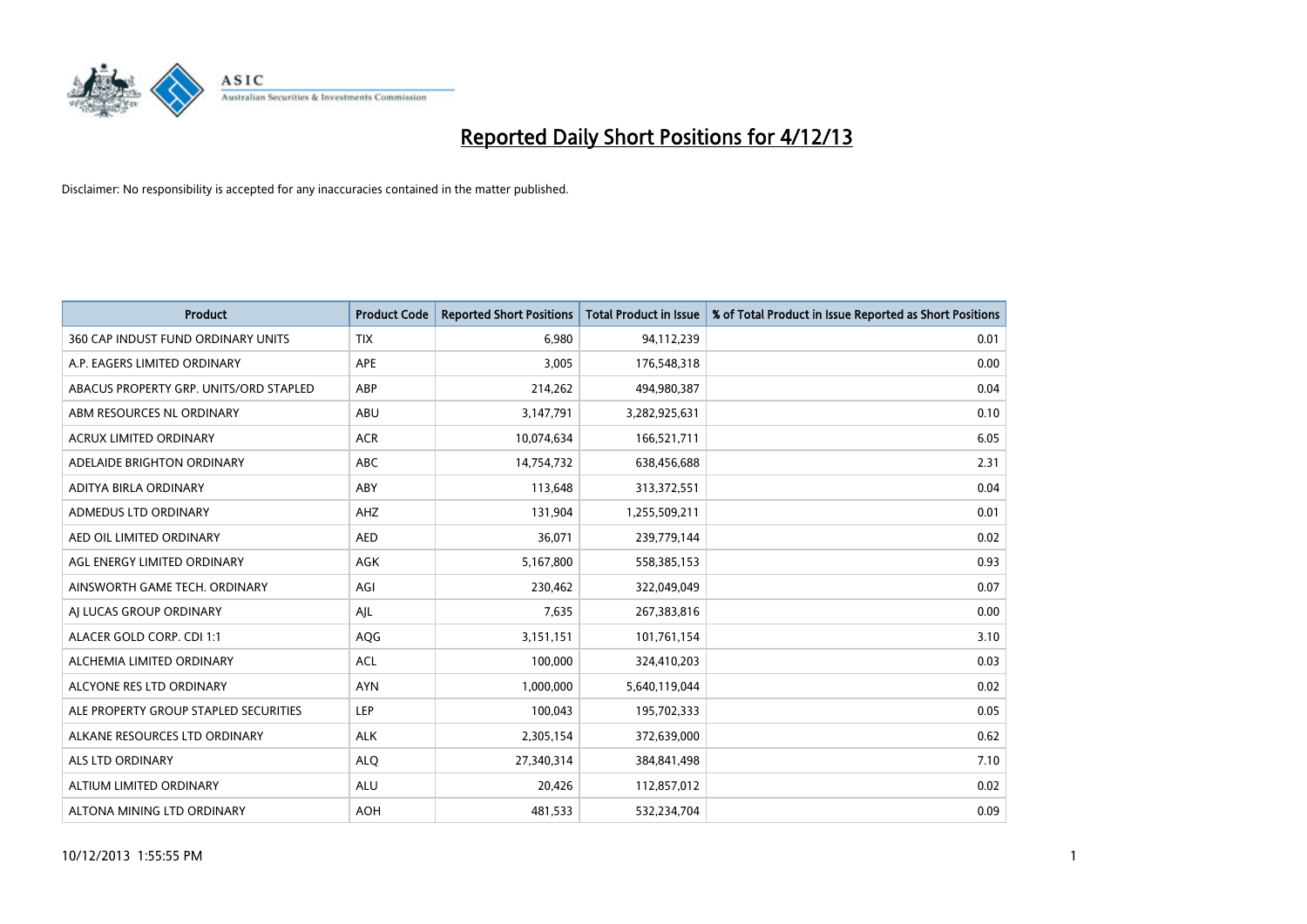

| <b>Product</b>                          | <b>Product Code</b> | <b>Reported Short Positions</b> | <b>Total Product in Issue</b> | % of Total Product in Issue Reported as Short Positions |
|-----------------------------------------|---------------------|---------------------------------|-------------------------------|---------------------------------------------------------|
| ALUMINA LIMITED ORDINARY                | <b>AWC</b>          | 167,878,139                     | 2,806,225,615                 | 5.98                                                    |
| AMALGAMATED HOLDINGS ORDINARY           | AHD                 | 25,151                          | 157,809,687                   | 0.02                                                    |
| AMCOM TELECOMM, ORDINARY                | AMM                 | 1,979,615                       | 244,557,101                   | 0.81                                                    |
| AMCOR LIMITED ORDINARY                  | AMC                 | 3,367,764                       | 1,206,684,923                 | 0.28                                                    |
| AMP LIMITED ORDINARY                    | AMP                 | 28,229,417                      | 2,957,737,964                 | 0.95                                                    |
| AMPELLA MINING ORDINARY                 | AMX                 | 340,644                         | 248,000,493                   | 0.14                                                    |
| ANSELL LIMITED ORDINARY                 | <b>ANN</b>          | 4,737,196                       | 148,896,387                   | 3.18                                                    |
| ANTARES ENERGY LTD ORDINARY             | <b>AZZ</b>          | 184,205                         | 255,000,000                   | 0.07                                                    |
| ANZ BANKING GRP LTD ORDINARY            | ANZ                 | 8,154,534                       | 2,743,688,862                 | 0.30                                                    |
| APA GROUP STAPLED SECURITIES            | <b>APA</b>          | 13,295,400                      | 835,750,807                   | 1.59                                                    |
| APN NEWS & MEDIA ORDINARY               | <b>APN</b>          | 15,725,554                      | 661,526,586                   | 2.38                                                    |
| AQUARIUS PLATINUM. ORDINARY             | AQP                 | 6,815,761                       | 486,851,336                   | 1.40                                                    |
| AQUILA RESOURCES ORDINARY               | <b>AQA</b>          | 13,708,551                      | 411,804,442                   | 3.33                                                    |
| ARAFURA RESOURCE LTD ORDINARY           | <b>ARU</b>          | 46.367                          | 441,270,644                   | 0.01                                                    |
| ARB CORPORATION ORDINARY                | ARP                 | 1,536,039                       | 72,481,302                    | 2.12                                                    |
| ARDENT LEISURE GROUP STAPLED SECURITIES | <b>AAD</b>          | 1,772,939                       | 405,055,708                   | 0.44                                                    |
| ARENA REIT ORDINARY UNITS               | <b>ARF</b>          | 5,170                           | 206,342,963                   | 0.00                                                    |
| ARISTOCRAT LEISURE ORDINARY             | ALL                 | 9,380,799                       | 551,418,047                   | 1.70                                                    |
| ARRIUM LTD ORDINARY                     | ARI                 | 14,498,252                      | 1,361,469,008                 | 1.06                                                    |
| ASCIANO LIMITED ORDINARY                | <b>AIO</b>          | 7,810,716                       | 975,385,664                   | 0.80                                                    |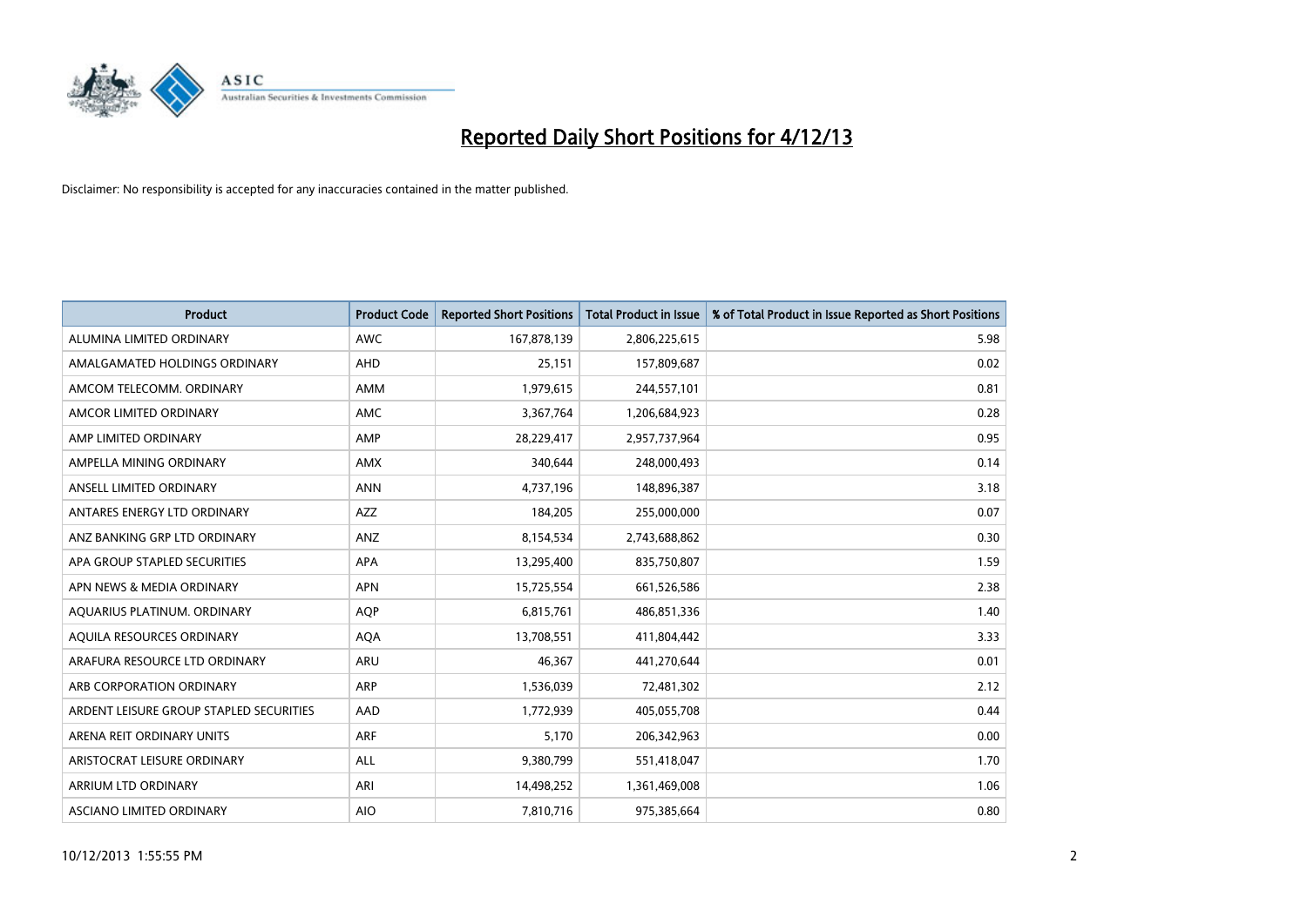

| <b>Product</b>                            | <b>Product Code</b> | <b>Reported Short Positions</b> | <b>Total Product in Issue</b> | % of Total Product in Issue Reported as Short Positions |
|-------------------------------------------|---------------------|---------------------------------|-------------------------------|---------------------------------------------------------|
| ASG GROUP LIMITED ORDINARY                | <b>ASZ</b>          | 1,065,384                       | 206,720,839                   | 0.52                                                    |
| ASPEN GROUP ORD/UNITS STAPLED             | <b>APZ</b>          | 73,834                          | 119,946,366                   | 0.06                                                    |
| ASTRO JAP PROP GROUP STAPLED US PROHIBIT. | AJA                 | 35,394                          | 67,211,752                    | 0.05                                                    |
| ASX LIMITED ORDINARY                      | ASX                 | 3,060,458                       | 193,595,162                   | 1.58                                                    |
| ATLANTIC LIMITED ORDINARY                 | ATI                 | 50,000                          | 154,757,339                   | 0.03                                                    |
| ATLAS IRON LIMITED ORDINARY               | <b>AGO</b>          | 68,686,980                      | 915,496,158                   | 7.50                                                    |
| AUCKLAND INTERNATION ORDINARY             | AIA                 | 820                             | 1,322,564,489                 | 0.00                                                    |
| AURIZON HOLDINGS LTD ORDINARY             | AZJ                 | 13,319,252                      | 2,137,284,503                 | 0.62                                                    |
| <b>AURORA OIL &amp; GAS ORDINARY</b>      | <b>AUT</b>          | 7,725,457                       | 448,785,778                   | 1.72                                                    |
| AUSDRILL LIMITED ORDINARY                 | ASL                 | 23,137,730                      | 312,277,224                   | 7.41                                                    |
| AUSENCO LIMITED ORDINARY                  | AAX                 | 1,516,162                       | 123,527,574                   | 1.23                                                    |
| <b>AUSTAL LIMITED ORDINARY</b>            | ASB                 | 606,429                         | 346, 379, 377                 | 0.18                                                    |
| AUSTIN ENGINEERING ORDINARY               | ANG                 | 482,044                         | 73,164,403                    | 0.66                                                    |
| AUSTRALAND PROPERTY STAPLED SECURITY      | <b>ALZ</b>          | 2,201,363                       | 578,324,670                   | 0.38                                                    |
| AUSTRALIAN AGRICULT, ORDINARY             | <b>AAC</b>          | 4,607,121                       | 532,294,404                   | 0.87                                                    |
| AUSTRALIAN EDUCATION UNITS                | <b>AEU</b>          | 6,168                           | 194,690,418                   | 0.00                                                    |
| AUSTRALIAN INFR LTD ORDINARY              | <b>AIX</b>          | 2,261,169                       | 620,733,944                   | 0.36                                                    |
| AUSTRALIAN PHARM. ORDINARY                | API                 | 5,663,504                       | 488,115,883                   | 1.16                                                    |
| AUTOMOTIVE HOLDINGS ORDINARY              | <b>AHE</b>          | 340,421                         | 260,579,682                   | 0.13                                                    |
| AVIENNINGS LIMITED ORDINARY               | <b>AVJ</b>          | 69,999                          | 384,423,851                   | 0.02                                                    |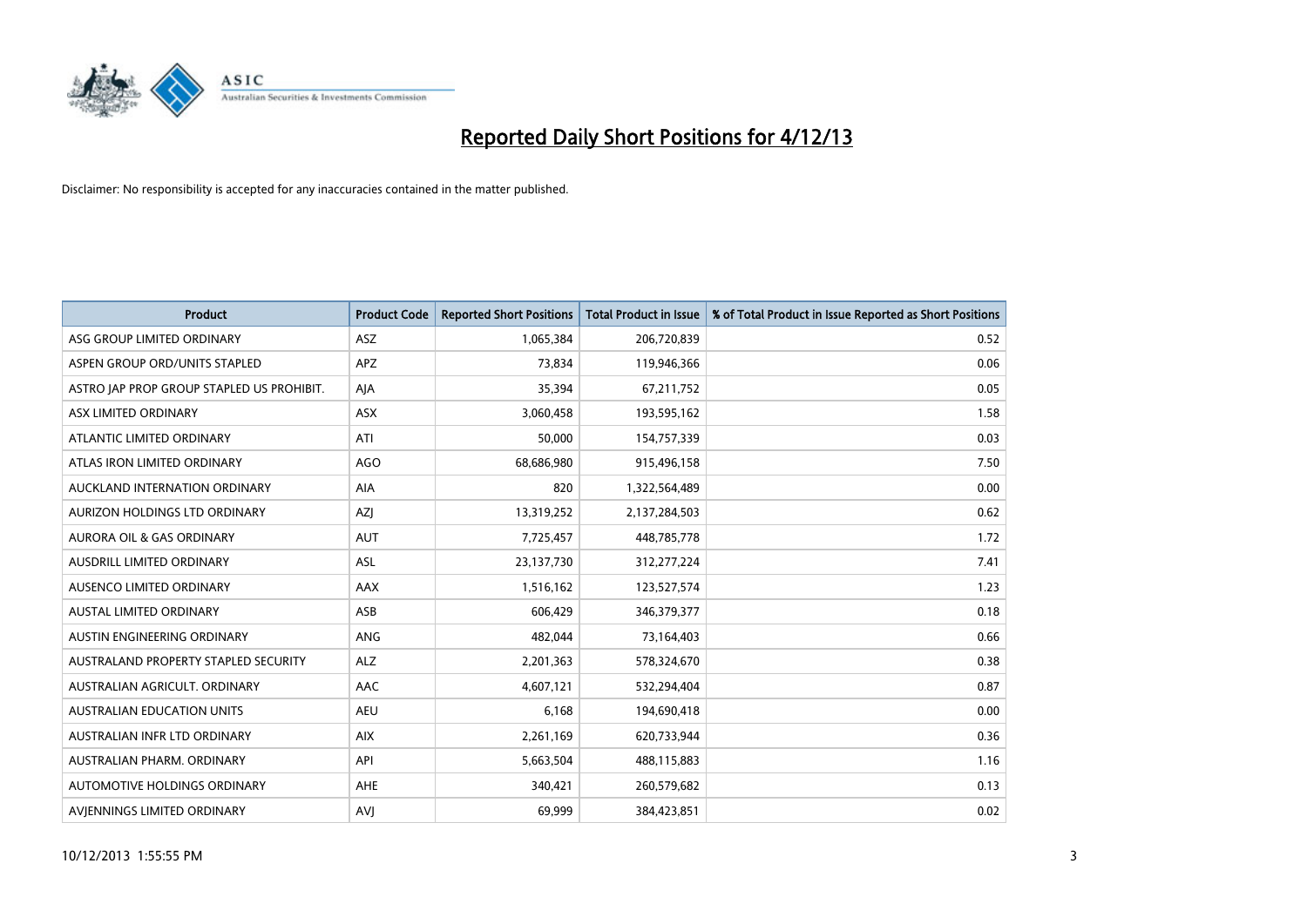

| <b>Product</b>                                | <b>Product Code</b> | <b>Reported Short Positions</b> | <b>Total Product in Issue</b> | % of Total Product in Issue Reported as Short Positions |
|-----------------------------------------------|---------------------|---------------------------------|-------------------------------|---------------------------------------------------------|
| AWE LIMITED ORDINARY                          | <b>AWE</b>          | 868,433                         | 522,116,985                   | 0.17                                                    |
| BANDANNA ENERGY ORDINARY                      | <b>BND</b>          | 19,127,465                      | 528,481,199                   | 3.62                                                    |
| BANK OF QUEENSLAND. ORDINARY                  | <b>BOQ</b>          | 5,917,885                       | 319,809,993                   | 1.85                                                    |
| <b>BASE RES LIMITED ORDINARY</b>              | <b>BSE</b>          | 6,663,475                       | 561,840,029                   | 1.19                                                    |
| BATHURST RES NZ LTD ORDINARY                  | <b>BRL</b>          | 19,777,595                      | 821,457,725                   | 2.41                                                    |
| <b>BC IRON LIMITED ORDINARY</b>               | <b>BCI</b>          | 32,147                          | 123,878,630                   | 0.03                                                    |
| BEACH ENERGY LIMITED ORDINARY                 | <b>BPT</b>          | 19,916,998                      | 1,277,958,962                 | 1.56                                                    |
| BEADELL RESOURCE LTD ORDINARY                 | <b>BDR</b>          | 33,072,271                      | 790,727,280                   | 4.18                                                    |
| <b>BEGA CHEESE LTD ORDINARY</b>               | <b>BGA</b>          | 148,881                         | 151,909,385                   | 0.10                                                    |
| BENDIGO AND ADELAIDE ORDINARY                 | <b>BEN</b>          | 12,331,914                      | 409,961,672                   | 3.01                                                    |
| <b>BENTHAM IMF LTD ORDINARY</b>               | <b>IMF</b>          | 6,388,649                       | 155,044,976                   | 4.12                                                    |
| BERKELEY RESOURCES ORDINARY                   | <b>BKY</b>          | 89,341                          | 179,393,323                   | 0.05                                                    |
| BETASHARES ASX RES ETF UNITS                  | <b>ORE</b>          | 809,000                         | 3,020,814                     | 26.78                                                   |
| <b>BHP BILLITON LIMITED ORDINARY</b>          | <b>BHP</b>          | 6,771,877                       | 3,211,691,105                 | 0.21                                                    |
| <b>BILLABONG ORDINARY</b>                     | <b>BBG</b>          | 14,313,460                      | 478,944,292                   | 2.99                                                    |
| <b>BIONOMICS LIMITED ORDINARY</b>             | <b>BNO</b>          | 197,819                         | 412,155,924                   | 0.05                                                    |
| BIRIMIAN GOLD LTD ORDINARY                    | <b>BGS</b>          | 9,099                           | 724,981,654                   | 0.00                                                    |
| <b>BLACKMORES LIMITED ORDINARY</b>            | <b>BKL</b>          | 16,331                          | 17,046,024                    | 0.10                                                    |
| <b>BLACKTHORN RESOURCES ORD US PROHIBITED</b> | <b>BTR</b>          | 872,709                         | 164,285,950                   | 0.53                                                    |
| <b>BLUESCOPE STEEL LTD ORDINARY</b>           | <b>BSL</b>          | 5,250,585                       | 558,733,728                   | 0.94                                                    |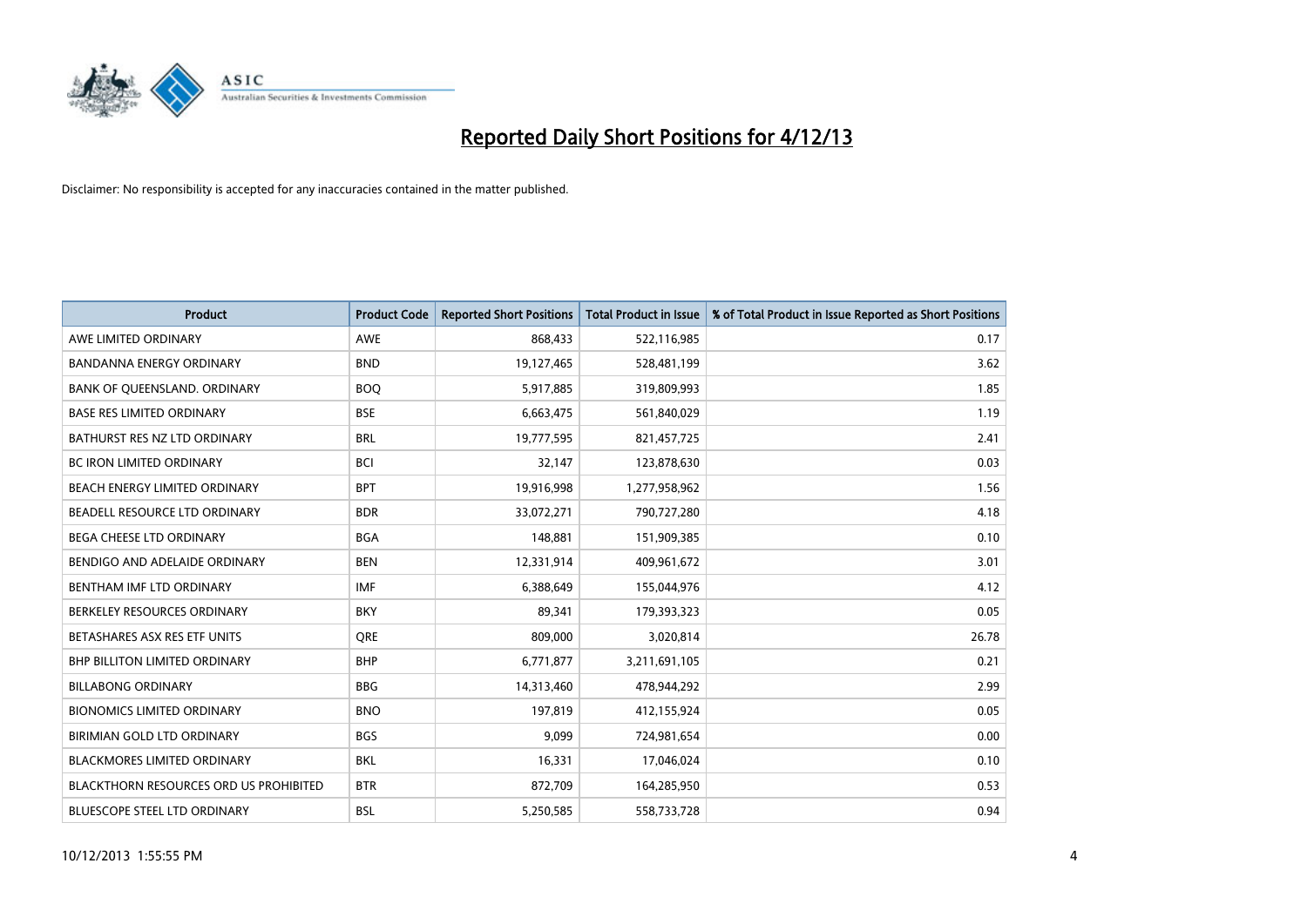

| <b>Product</b>                       | <b>Product Code</b> | <b>Reported Short Positions</b> | <b>Total Product in Issue</b> | % of Total Product in Issue Reported as Short Positions |
|--------------------------------------|---------------------|---------------------------------|-------------------------------|---------------------------------------------------------|
| <b>BOART LONGYEAR ORDINARY</b>       | <b>BLY</b>          | 35,964,648                      | 461,163,412                   | 7.80                                                    |
| <b>BOOM LOGISTICS ORDINARY</b>       | <b>BOL</b>          | 249,999                         | 474,868,764                   | 0.05                                                    |
| BORAL LIMITED, ORDINARY              | <b>BLD</b>          | 48,002,443                      | 778,739,826                   | 6.16                                                    |
| <b>BRADKEN LIMITED ORDINARY</b>      | <b>BKN</b>          | 18,537,648                      | 169,240,662                   | 10.95                                                   |
| <b>BRAMBLES LIMITED ORDINARY</b>     | <b>BXB</b>          | 1,867,939                       | 1,561,199,546                 | 0.12                                                    |
| BREVILLE GROUP LTD ORDINARY          | <b>BRG</b>          | 2,606,855                       | 130,095,322                   | 2.00                                                    |
| <b>BRICKWORKS LIMITED ORDINARY</b>   | <b>BKW</b>          | 126,627                         | 148,038,996                   | 0.09                                                    |
| BT INVESTMENT MNGMNT ORDINARY        | <b>BTT</b>          | 1,524                           | 279,182,538                   | 0.00                                                    |
| <b>BUCCANEER ENERGY LTD ORDINARY</b> | <b>BCC</b>          | 364,833                         | 2,398,671,956                 | 0.02                                                    |
| <b>BURU ENERGY ORDINARY</b>          | <b>BRU</b>          | 13,851,880                      | 298,365,707                   | 4.64                                                    |
| <b>BWP TRUST ORDINARY UNITS</b>      | <b>BWP</b>          | 2,516,792                       | 627,165,919                   | 0.40                                                    |
| CABCHARGE AUSTRALIA ORDINARY         | CAB                 | 16,164,464                      | 120,430,683                   | 13.42                                                   |
| CALTEX AUSTRALIA ORDINARY            | <b>CTX</b>          | 1,742,121                       | 270,000,000                   | 0.65                                                    |
| CAPE LAMBERT RES LTD ORDINARY        | <b>CFE</b>          | 19,764                          | 669,241,942                   | 0.00                                                    |
| <b>CARBON ENERGY ORDINARY</b>        | <b>CNX</b>          | 6,799                           | 1,150,931,288                 | 0.00                                                    |
| CARDNO LIMITED ORDINARY              | CDD                 | 6,840,889                       | 146, 107, 042                 | 4.68                                                    |
| CARINDALE PROPERTY UNIT              | <b>CDP</b>          | $\mathbf{1}$                    | 70,000,000                    | 0.00                                                    |
| CARNARVON PETROLEUM ORDINARY         | <b>CVN</b>          | 24,641                          | 937,796,875                   | 0.00                                                    |
| CARSALES.COM LTD ORDINARY            | <b>CRZ</b>          | 4,553,919                       | 237,763,965                   | 1.92                                                    |
| CASH CONVERTERS ORDINARY             | CCV                 | 7,177,275                       | 426,302,767                   | 1.68                                                    |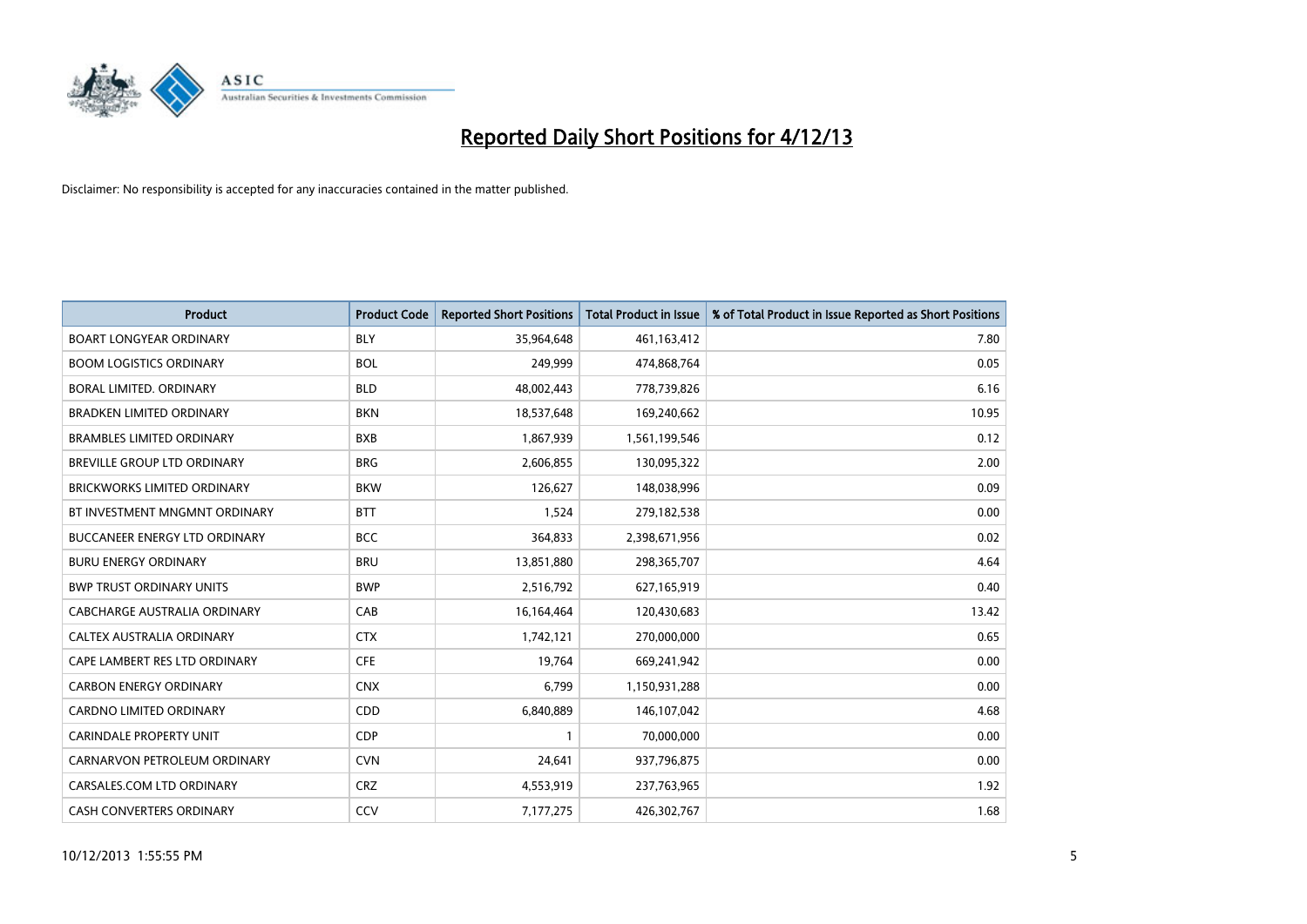

| <b>Product</b>                          | <b>Product Code</b> | <b>Reported Short Positions</b> | <b>Total Product in Issue</b> | % of Total Product in Issue Reported as Short Positions |
|-----------------------------------------|---------------------|---------------------------------|-------------------------------|---------------------------------------------------------|
| CEDAR WOODS PROP. ORDINARY              | <b>CWP</b>          | 1,484                           | 73,732,683                    | 0.00                                                    |
| CENTRAL PETROLEUM ORDINARY              | <b>CTP</b>          | 445,941                         | 309,218,273                   | 0.14                                                    |
| CERAMIC FUEL CELLS ORDINARY             | <b>CFU</b>          | 991,102                         | 1,601,287,414                 | 0.06                                                    |
| CFS RETAIL TRUST GRP STAPLED SECURITIES | <b>CFX</b>          | 78,095,726                      | 2,858,286,690                 | 2.73                                                    |
| CHALLENGER DIV.PRO. STAPLED UNITS       | <b>CDI</b>          | 131,881                         | 214,101,013                   | 0.06                                                    |
| <b>CHALLENGER LIMITED ORDINARY</b>      | <b>CGF</b>          | 688,867                         | 530,862,585                   | 0.13                                                    |
| CHARTER HALL GROUP STAPLED US PROHIBIT. | <b>CHC</b>          | 238,054                         | 309,118,171                   | 0.08                                                    |
| <b>CHARTER HALL RETAIL UNITS</b>        | <b>CQR</b>          | 10,463,502                      | 362,896,512                   | 2.88                                                    |
| <b>CHORUS LIMITED ORDINARY</b>          | <b>CNU</b>          | 51,716                          | 396,369,767                   | 0.01                                                    |
| CITIGOLD CORP LTD ORDINARY              | <b>CTO</b>          | 153,427                         | 1,352,907,765                 | 0.01                                                    |
| <b>CLOUGH LIMITED ORDINARY</b>          | <b>CLO</b>          | 38,380                          | 777,630,554                   | 0.00                                                    |
| COAL OF AFRICA LTD ORDINARY             | <b>CZA</b>          | 426                             | 1,048,368,613                 | 0.00                                                    |
| COALSPUR MINES LTD ORDINARY             | <b>CPL</b>          | 7,389,482                       | 641,394,435                   | 1.15                                                    |
| COCA-COLA AMATIL ORDINARY               | <b>CCL</b>          | 16,861,505                      | 763,590,249                   | 2.21                                                    |
| <b>COCHLEAR LIMITED ORDINARY</b>        | COH                 | 8,981,779                       | 57,062,020                    | 15.74                                                   |
| <b>COCKATOO COAL ORDINARY</b>           | <b>COK</b>          | 15,574,906                      | 886,294,158                   | 1.76                                                    |
| <b>CODAN LIMITED ORDINARY</b>           | <b>CDA</b>          | 845,573                         | 176,969,924                   | 0.48                                                    |
| COFFEY INTERNATIONAL ORDINARY           | <b>COF</b>          | 18,921                          | 255,833,165                   | 0.01                                                    |
| <b>COKAL LTD ORDINARY</b>               | <b>CKA</b>          | 103,470                         | 471,103,926                   | 0.02                                                    |
| <b>COLLECTION HOUSE ORDINARY</b>        | <b>CLH</b>          | 1,519,319                       | 128,969,148                   | 1.18                                                    |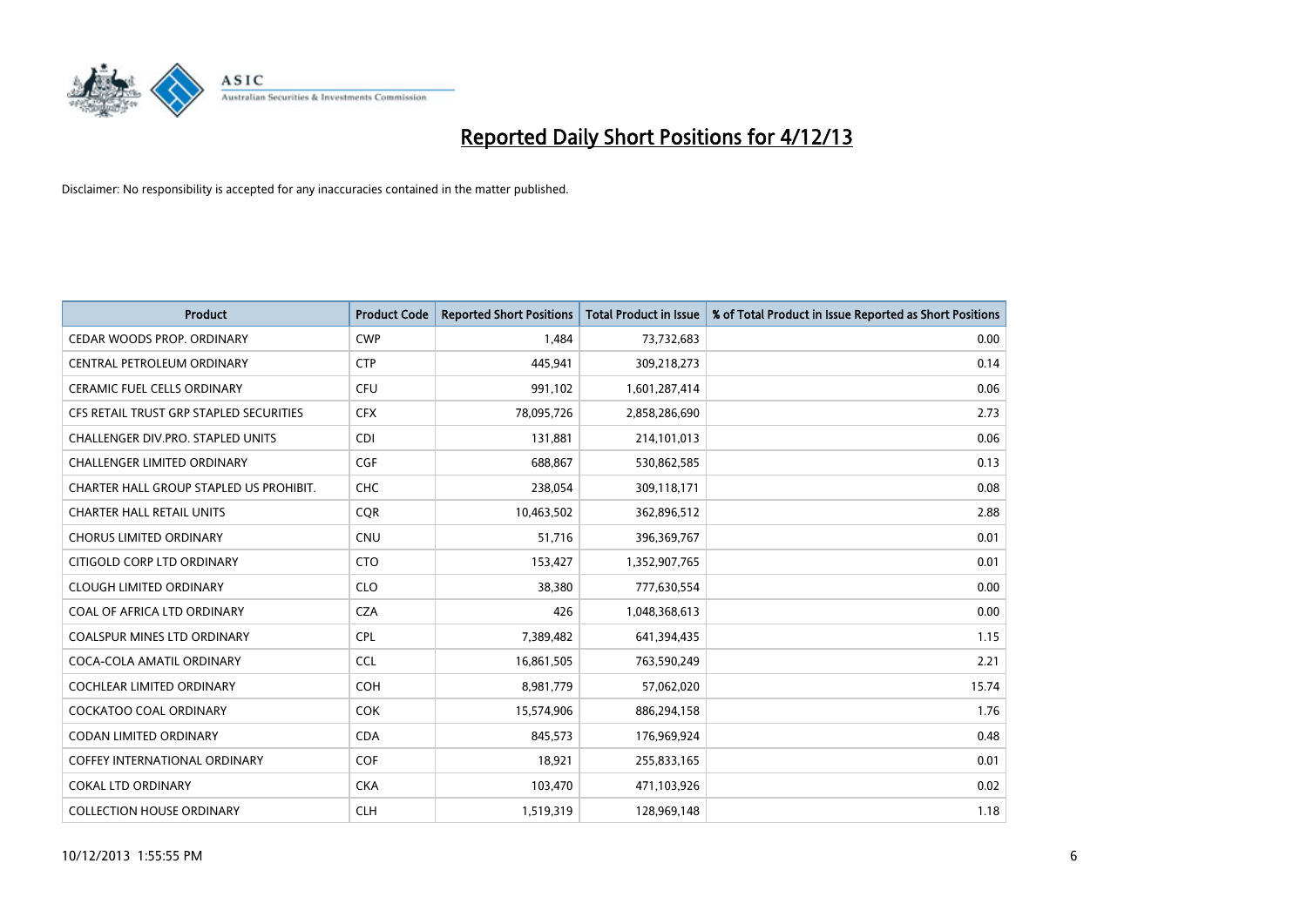

| <b>Product</b>                          | <b>Product Code</b> | <b>Reported Short Positions</b> | <b>Total Product in Issue</b> | % of Total Product in Issue Reported as Short Positions |
|-----------------------------------------|---------------------|---------------------------------|-------------------------------|---------------------------------------------------------|
| <b>COLLINS FOODS LTD ORDINARY</b>       | <b>CKF</b>          | 10,377                          | 93,000,003                    | 0.01                                                    |
| COMMONWEALTH BANK, ORDINARY             | <b>CBA</b>          | 5,559,115                       | 1,611,928,836                 | 0.34                                                    |
| <b>COMMONWEALTH PROP ORDINARY UNITS</b> | <b>CPA</b>          | 17,378,627                      | 2,347,003,413                 | 0.74                                                    |
| <b>COMPASS RESOURCES ORDINARY</b>       | <b>CMR</b>          | 7,472                           | 1,403,744,100                 | 0.00                                                    |
| <b>COMPUTERSHARE LTD ORDINARY</b>       | <b>CPU</b>          | 10,947,428                      | 556,203,079                   | 1.97                                                    |
| <b>COOPER ENERGY LTD ORDINARY</b>       | <b>COE</b>          | 457,606                         | 329,235,509                   | 0.14                                                    |
| <b>CORP TRAVEL LIMITED ORDINARY</b>     | <b>CTD</b>          | 380,992                         | 78,246,245                    | 0.49                                                    |
| CORP TRAVEL LIMITED RIGHTS 09-JAN-14    | <b>CTDR</b>         | 3,391                           | 11,592,036                    | 0.03                                                    |
| <b>CREDIT CORP GROUP ORDINARY</b>       | CCP                 | 19,614                          | 46,131,882                    | 0.04                                                    |
| <b>CROMWELL PROP STAPLED SECURITIES</b> | <b>CMW</b>          | 16,068,976                      | 1,721,483,143                 | 0.93                                                    |
| <b>CROWE HORWATH AUS ORDINARY</b>       | <b>CRH</b>          | 745,873                         | 273,005,429                   | 0.27                                                    |
| <b>CROWN RESORTS LTD ORDINARY</b>       | <b>CWN</b>          | 1,115,257                       | 728,394,185                   | 0.15                                                    |
| <b>CSG LIMITED ORDINARY</b>             | CSV                 | 53,046                          | 278,973,075                   | 0.02                                                    |
| <b>CSL LIMITED ORDINARY</b>             | <b>CSL</b>          | 736,353                         | 486,860,673                   | 0.15                                                    |
| <b>CSR LIMITED ORDINARY</b>             | <b>CSR</b>          | 29,693,139                      | 506,000,315                   | 5.87                                                    |
| <b>CUDECO LIMITED ORDINARY</b>          | CDU                 | 9,354,294                       | 205,017,174                   | 4.56                                                    |
| <b>CUDECO LIMITED RIGHTS 04-DEC-13</b>  | <b>CDUR</b>         | 197,977                         | 34,169,529                    | 0.58                                                    |
| DART ENERGY LTD ORDINARY                | <b>DTE</b>          | 6,157,497                       | 1,108,251,519                 | 0.56                                                    |
| DATA#3 LIMITED ORDINARY                 | <b>DTL</b>          | 621,860                         | 153,974,950                   | 0.40                                                    |
| DAVID JONES LIMITED ORDINARY            | <b>DJS</b>          | 45,987,198                      | 537,137,845                   | 8.56                                                    |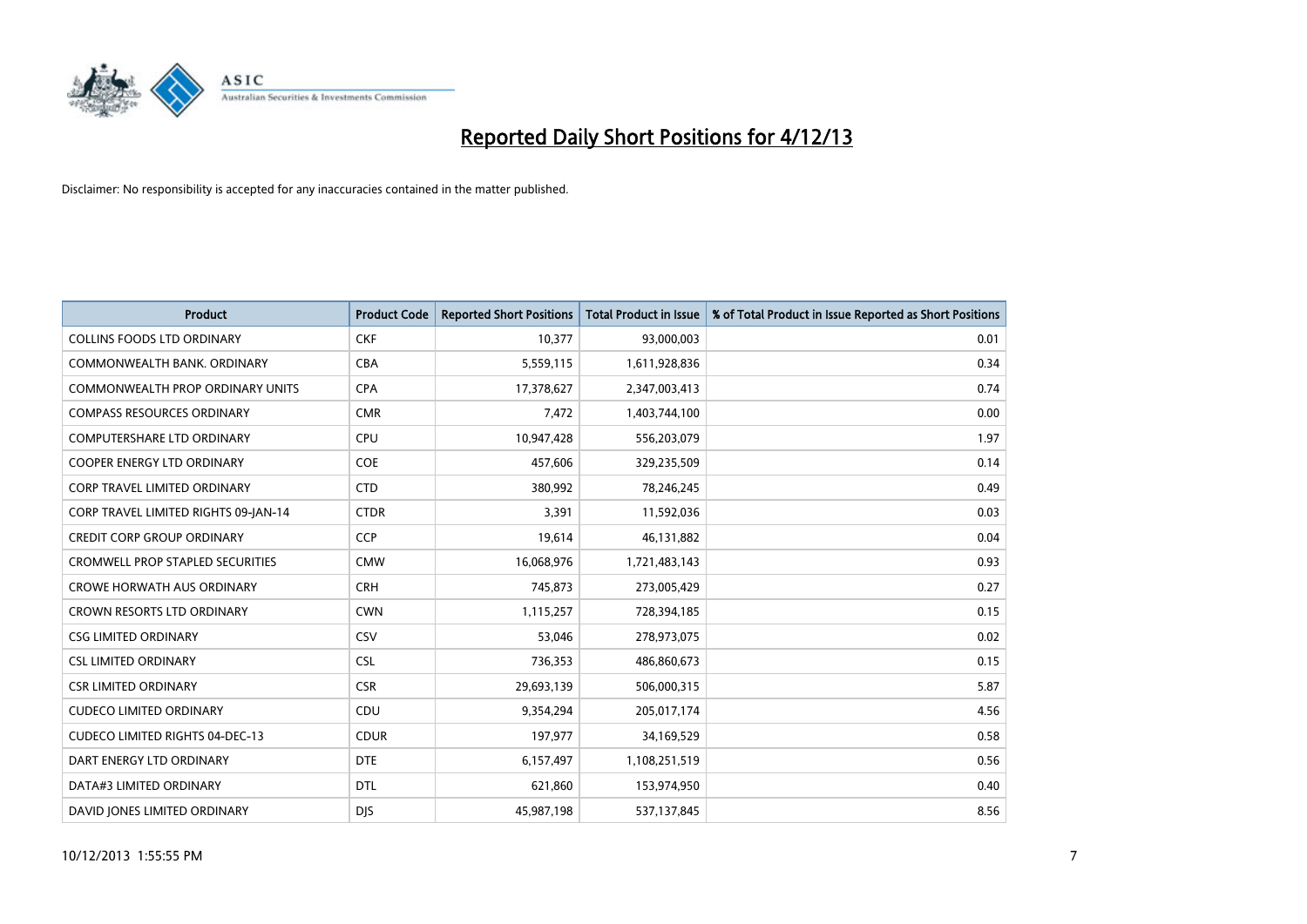

| <b>Product</b>                       | <b>Product Code</b> | <b>Reported Short Positions</b> | <b>Total Product in Issue</b> | % of Total Product in Issue Reported as Short Positions |
|--------------------------------------|---------------------|---------------------------------|-------------------------------|---------------------------------------------------------|
| <b>DECMIL GROUP LIMITED ORDINARY</b> | <b>DCG</b>          | 3,258,807                       | 168,657,794                   | 1.93                                                    |
| DEEP YELLOW LIMITED ORDINARY         | <b>DYL</b>          | 100,002                         | 1,612,407,567                 | 0.01                                                    |
| DEVINE LIMITED ORDINARY              | <b>DVN</b>          | 44,909                          | 158,730,556                   | 0.03                                                    |
| DEXUS PROPERTY GROUP STAPLED UNITS   | <b>DXS</b>          | 21,022,414                      | 4,628,228,426                 | 0.45                                                    |
| DICK SMITH HLDGS DEFERRED SETTLEMENT | <b>DSH</b>          | 1,181,284                       | 236,511,364                   | 0.50                                                    |
| DISCOVERY METALS LTD ORDINARY        | <b>DML</b>          | 9,837,757                       | 560,034,418                   | 1.76                                                    |
| DOMINO PIZZA ENTERPR ORDINARY        | <b>DMP</b>          | 1,192,894                       | 85,915,713                    | 1.39                                                    |
| DORAY MINERALS LTD ORDINARY          | <b>DRM</b>          | 48,921                          | 141,866,768                   | 0.03                                                    |
| DOWNER EDI LIMITED ORDINARY          | <b>DOW</b>          | 12,042,986                      | 434,734,970                   | 2.77                                                    |
| DRAGON MINING LTD ORDINARY           | <b>DRA</b>          | 50,000                          | 88,840,613                    | 0.06                                                    |
| DRILLSEARCH ENERGY ORDINARY          | <b>DLS</b>          | 10,197,875                      | 432,465,895                   | 2.36                                                    |
| DUET GROUP STAPLED US PROHIBIT.      | <b>DUE</b>          | 13,146,635                      | 1,237,195,531                 | 1.06                                                    |
| DULUXGROUP LIMITED ORDINARY          | <b>DLX</b>          | 440,750                         | 377,019,430                   | 0.12                                                    |
| DWS LTD ORDINARY                     | <b>DWS</b>          | 638,234                         | 132,362,763                   | 0.48                                                    |
| ECHO ENTERTAINMENT ORDINARY          | EGP                 | 19,283,477                      | 825,672,730                   | 2.34                                                    |
| ELDERS LIMITED ORDINARY              | <b>ELD</b>          | 19,886,311                      | 455,013,329                   | 4.37                                                    |
| ELEMENTAL MINERALS ORDINARY          | <b>ELM</b>          | 176,299                         | 303,263,391                   | 0.06                                                    |
| <b>EMECO HOLDINGS ORDINARY</b>       | <b>EHL</b>          | 9,713,555                       | 599,675,707                   | 1.62                                                    |
| <b>EMERCHANTS LTD ORDINARY</b>       | EML                 | 57,894                          | 124,668,047                   | 0.05                                                    |
| <b>ENDEAVOUR MIN CORP CDI 1:1</b>    | <b>EVR</b>          | 376,619                         | 83,273,218                    | 0.45                                                    |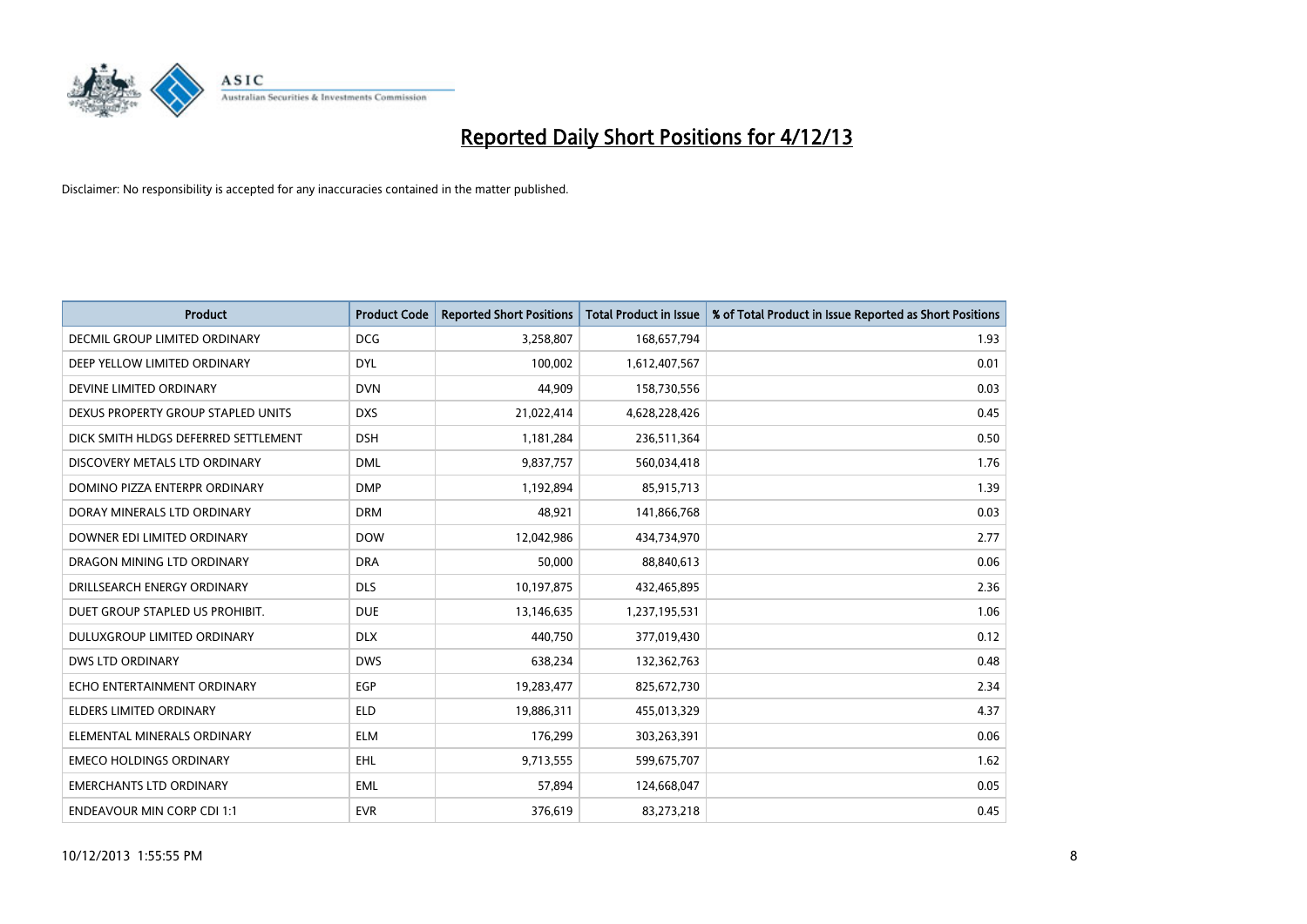

| <b>Product</b>                         | <b>Product Code</b> | <b>Reported Short Positions</b> | <b>Total Product in Issue</b> | % of Total Product in Issue Reported as Short Positions |
|----------------------------------------|---------------------|---------------------------------|-------------------------------|---------------------------------------------------------|
| <b>ENERGY RESOURCES ORDINARY 'A'</b>   | <b>ERA</b>          | 10,504,306                      | 517,725,062                   | 2.03                                                    |
| ENERGY WORLD CORPOR. ORDINARY          | <b>EWC</b>          | 49,035,223                      | 1,734,166,672                 | 2.83                                                    |
| ENVESTRA LIMITED ORDINARY              | <b>ENV</b>          | 3,516,235                       | 1,796,808,474                 | 0.20                                                    |
| EQUATORIAL RES LTD ORDINARY            | EQX                 | 8                               | 122,035,353                   | 0.00                                                    |
| ERM POWER LIMITED ORDINARY             | EPW                 | 5,268                           | 238,714,606                   | 0.00                                                    |
| ESERVGLOBAL LIMITED ORDINARY           | ESV                 | 7,845,867                       | 249,045,997                   | 3.15                                                    |
| ETFS METALS. ETFS GOLD                 | GOLD                | 44                              | 3,421,297                     | 0.00                                                    |
| ETHANE PIPELINE STAPLED SECURITIES     | <b>EPX</b>          | 2,388                           | 69,302,275                    | 0.00                                                    |
| EVOLUTION MINING LTD ORDINARY          | <b>EVN</b>          | 20,544,473                      | 708,652,367                   | 2.90                                                    |
| FAIRFAX MEDIA LTD ORDINARY             | <b>FXJ</b>          | 267,025,817                     | 2,351,955,725                 | 11.35                                                   |
| <b>FANTASTIC HOLDINGS ORDINARY</b>     | <b>FAN</b>          | 23,478                          | 103,068,398                   | 0.02                                                    |
| FAR LTD ORDINARY                       | <b>FAR</b>          | 24,205,420                      | 2,499,846,742                 | 0.97                                                    |
| FEDERATION CNTRES ORD/UNIT STAPLED SEC | <b>FDC</b>          | 2,766,021                       | 1,427,641,565                 | 0.19                                                    |
| FINBAR GROUP LIMITED ORDINARY          | <b>FRI</b>          | 4,537                           | 220,847,184                   | 0.00                                                    |
| FISHER & PAYKEL H. ORDINARY            | <b>FPH</b>          | 1,762,700                       | 546,922,181                   | 0.32                                                    |
| FKP PROPERTY GROUP STAPLED SECURITIES  | <b>FKP</b>          | 17,292,148                      | 421,673,507                   | 4.10                                                    |
| FLEETWOOD CORP ORDINARY                | <b>FWD</b>          | 2,309,102                       | 60,522,619                    | 3.82                                                    |
| FLETCHER BUILDING ORDINARY             | <b>FBU</b>          | 1,112,110                       | 687,854,788                   | 0.16                                                    |
| FLEXIGROUP LIMITED ORDINARY            | <b>FXL</b>          | 273,635                         | 304,096,060                   | 0.09                                                    |
| <b>FLIGHT CENTRE TRAVEL ORDINARY</b>   | <b>FLT</b>          | 4,154,826                       | 100,530,453                   | 4.13                                                    |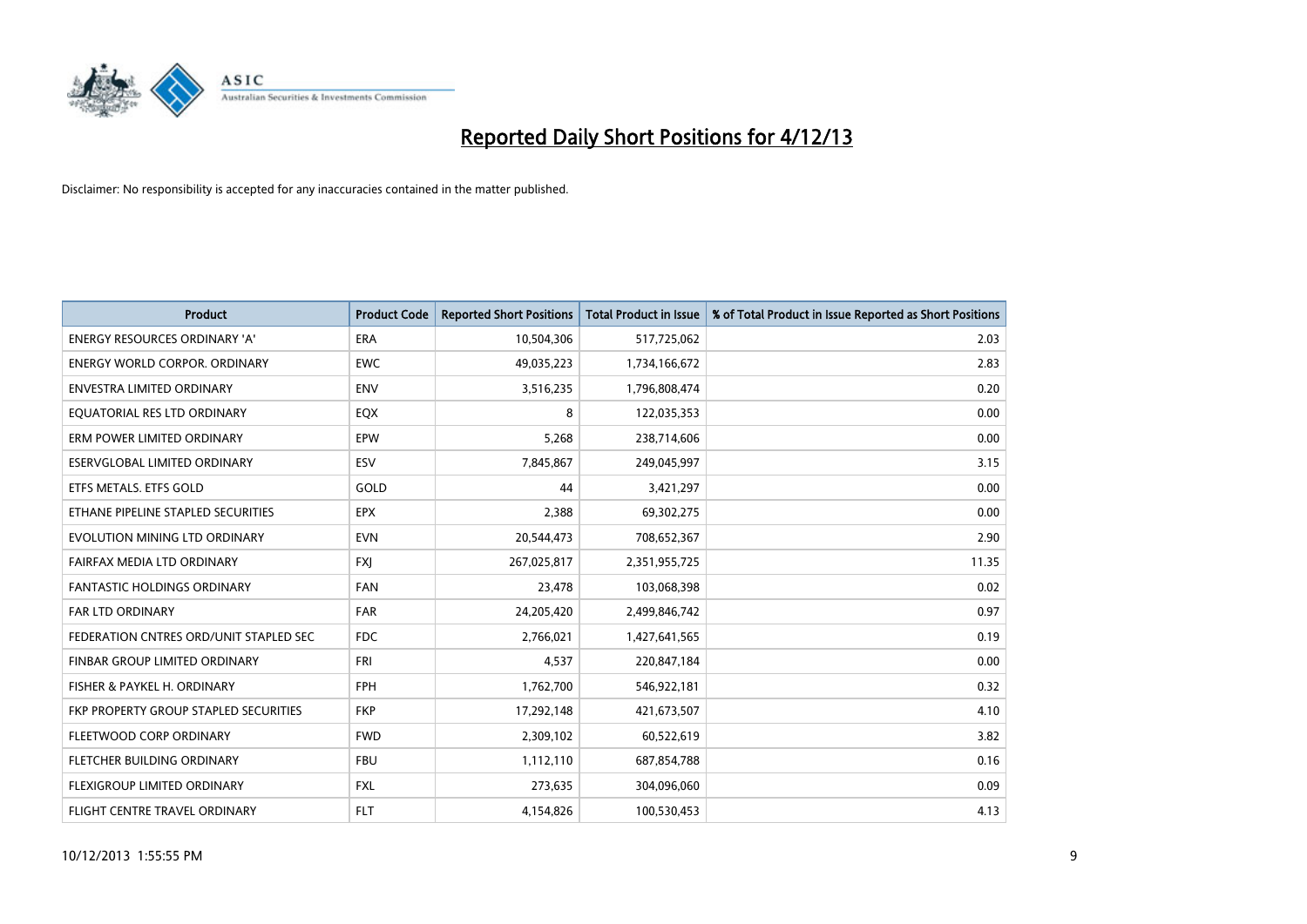

| <b>Product</b>                                   | <b>Product Code</b> | <b>Reported Short Positions</b> | <b>Total Product in Issue</b> | % of Total Product in Issue Reported as Short Positions |
|--------------------------------------------------|---------------------|---------------------------------|-------------------------------|---------------------------------------------------------|
| FLINDERS MINES LTD ORDINARY                      | <b>FMS</b>          | 2,913,441                       | 1,824,843,676                 | 0.16                                                    |
| FOCUS MINERALS LTD ORDINARY                      | <b>FML</b>          | 27,181,610                      | 9,137,375,877                 | 0.30                                                    |
| FONTERRA SHARE FUND ORDINARY UNITS               | <b>FSF</b>          | 319                             | 108,070,751                   | 0.00                                                    |
| FORGE GROUP LIMITED ORDINARY                     | <b>FGE</b>          | 174,305                         | 86,169,014                    | 0.20                                                    |
| <b>FORTESCUE METALS GRP ORDINARY</b>             | <b>FMG</b>          | 150,831,620                     | 3,113,798,151                 | 4.84                                                    |
| <b>G.U.D. HOLDINGS ORDINARY</b>                  | GUD                 | 5,810,988                       | 71,341,319                    | 8.15                                                    |
| <b>G8 EDUCATION LIMITED ORDINARY</b>             | <b>GEM</b>          | 1,366,033                       | 300,302,719                   | 0.45                                                    |
| <b>GALAXY RESOURCES ORDINARY</b>                 | GXY                 | 617,038                         | 1,020,510,434                 | 0.06                                                    |
| <b>GENETIC TECHNOLOGIES ORDINARY</b>             | <b>GTG</b>          | 196,440                         | 572,694,121                   | 0.03                                                    |
| <b>GEODYNAMICS LIMITED ORDINARY</b>              | GDY                 | 850                             | 406,452,608                   | 0.00                                                    |
| GI DYNAMICS, INC CDI US PROHIBITED               | GID                 | 260,550                         | 393,043,620                   | 0.07                                                    |
| <b>GINDALBIE METALS LTD ORDINARY</b>             | GBG                 | 47,390,931                      | 1,493,498,390                 | 3.17                                                    |
| <b>GOODMAN FIELDER. ORDINARY</b>                 | GFF                 | 33,465,913                      | 1,955,559,207                 | 1.71                                                    |
| <b>GOODMAN GROUP STAPLED</b>                     | <b>GMG</b>          | 1,818,938                       | 1,718,742,809                 | 0.11                                                    |
| <b>GPT GROUP STAPLED SEC.</b>                    | <b>GPT</b>          | 7,033,338                       | 1,694,888,638                 | 0.41                                                    |
| <b>GRAINCORP LIMITED A CLASS ORDINARY</b>        | <b>GNC</b>          | 79,127                          | 228,855,628                   | 0.03                                                    |
| <b>GRANGE RESOURCES, ORDINARY</b>                | <b>GRR</b>          | 5,656,474                       | 1,156,492,195                 | 0.49                                                    |
| <b>GREENCROSS LIMITED ORDINARY</b>               | <b>GXL</b>          | 24,611                          | 37,682,334                    | 0.07                                                    |
| <b>GREENLAND MIN EN LTD ORDINARY</b>             | GGG                 | 7,462,550                       | 574,572,911                   | 1.30                                                    |
| <b>GROWTHPOINT PROPERTY ORD/UNIT STAPLED SEC</b> | GOZ                 | 1,409,257                       | 414,410,218                   | 0.34                                                    |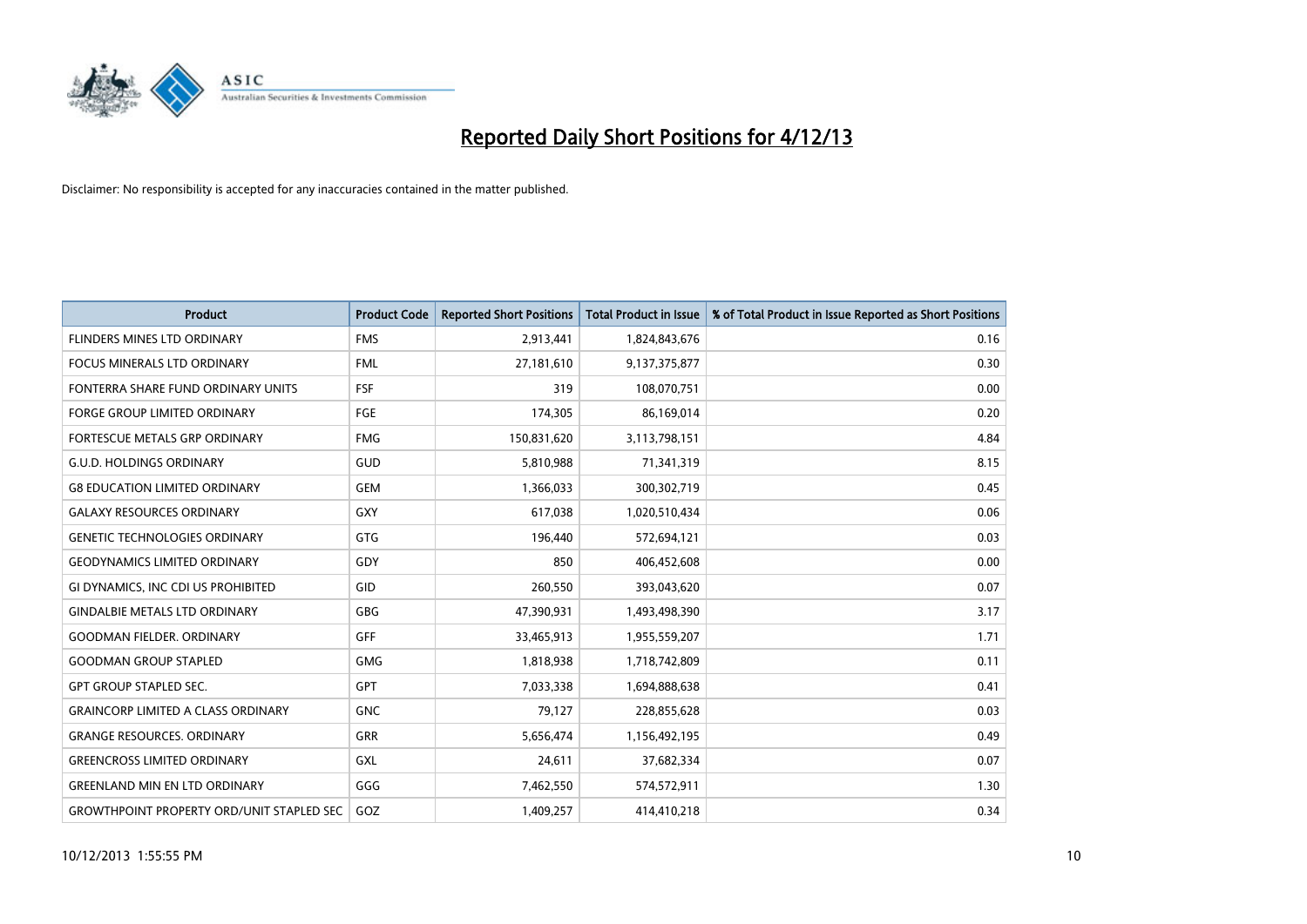

| <b>Product</b>                           | <b>Product Code</b> | <b>Reported Short Positions</b> | <b>Total Product in Issue</b> | % of Total Product in Issue Reported as Short Positions |
|------------------------------------------|---------------------|---------------------------------|-------------------------------|---------------------------------------------------------|
| <b>GRYPHON MINERALS LTD ORDINARY</b>     | GRY                 | 6,186,409                       | 400,797,615                   | 1.54                                                    |
| <b>GUILDFORD COAL LTD ORDINARY</b>       | <b>GUF</b>          | 312,776                         | 635,046,899                   | 0.05                                                    |
| <b>GWA GROUP LTD ORDINARY</b>            | <b>GWA</b>          | 12,855,283                      | 306,533,770                   | 4.19                                                    |
| <b>HARVEY NORMAN ORDINARY</b>            | <b>HVN</b>          | 65,109,185                      | 1,062,316,784                 | 6.13                                                    |
| <b>HENDERSON GROUP CDI 1:1</b>           | <b>HGG</b>          | 799,542                         | 738,574,583                   | 0.11                                                    |
| HFA HOLDINGS LIMITED ORDINARY            | <b>HFA</b>          | 3,863                           | 118,738,157                   | 0.00                                                    |
| <b>HIGHLANDS PACIFIC ORDINARY</b>        | <b>HIG</b>          | 500,001                         | 853,777,764                   | 0.06                                                    |
| HILLGROVE RES LTD ORDINARY               | <b>HGO</b>          | 5,910,143                       | 1,178,589,221                 | 0.50                                                    |
| <b>HILLS LTD ORDINARY</b>                | <b>HIL</b>          | 500,031                         | 239,375,808                   | 0.21                                                    |
| HORIZON OIL LIMITED ORDINARY             | <b>HZN</b>          | 76,870,920                      | 1,301,147,932                 | 5.91                                                    |
| HOT CHILI LTD ORDINARY                   | <b>HCH</b>          | 10,000                          | 347,732,196                   | 0.00                                                    |
| <b>IINET LIMITED ORDINARY</b>            | <b>IIN</b>          | 307,298                         | 161,238,847                   | 0.19                                                    |
| ILUKA RESOURCES ORDINARY                 | ILU                 | 39,416,737                      | 418,700,517                   | 9.41                                                    |
| <b>IMDEX LIMITED ORDINARY</b>            | <b>IMD</b>          | 3,903,695                       | 210,473,188                   | 1.85                                                    |
| <b>INCITEC PIVOT ORDINARY</b>            | IPL                 | 26, 147, 145                    | 1,628,730,107                 | 1.61                                                    |
| INDEPENDENCE GROUP ORDINARY              | <b>IGO</b>          | 3,305,793                       | 233,323,905                   | 1.42                                                    |
| INDOPHIL RESOURCES ORDINARY              | <b>IRN</b>          | 1,620,627                       | 1,203,146,194                 | 0.13                                                    |
| <b>INDUSTRIA REIT FND STAPLED</b>        | <b>IDR</b>          | 2,927,375                       | 125,000,000                   | 2.34                                                    |
| <b>INFIGEN ENERGY STAPLED SECURITIES</b> | <b>IFN</b>          | 3,458,995                       | 764,993,434                   | 0.45                                                    |
| <b>INFOMEDIA LTD ORDINARY</b>            | <b>IFM</b>          | 380,291                         | 304,953,155                   | 0.12                                                    |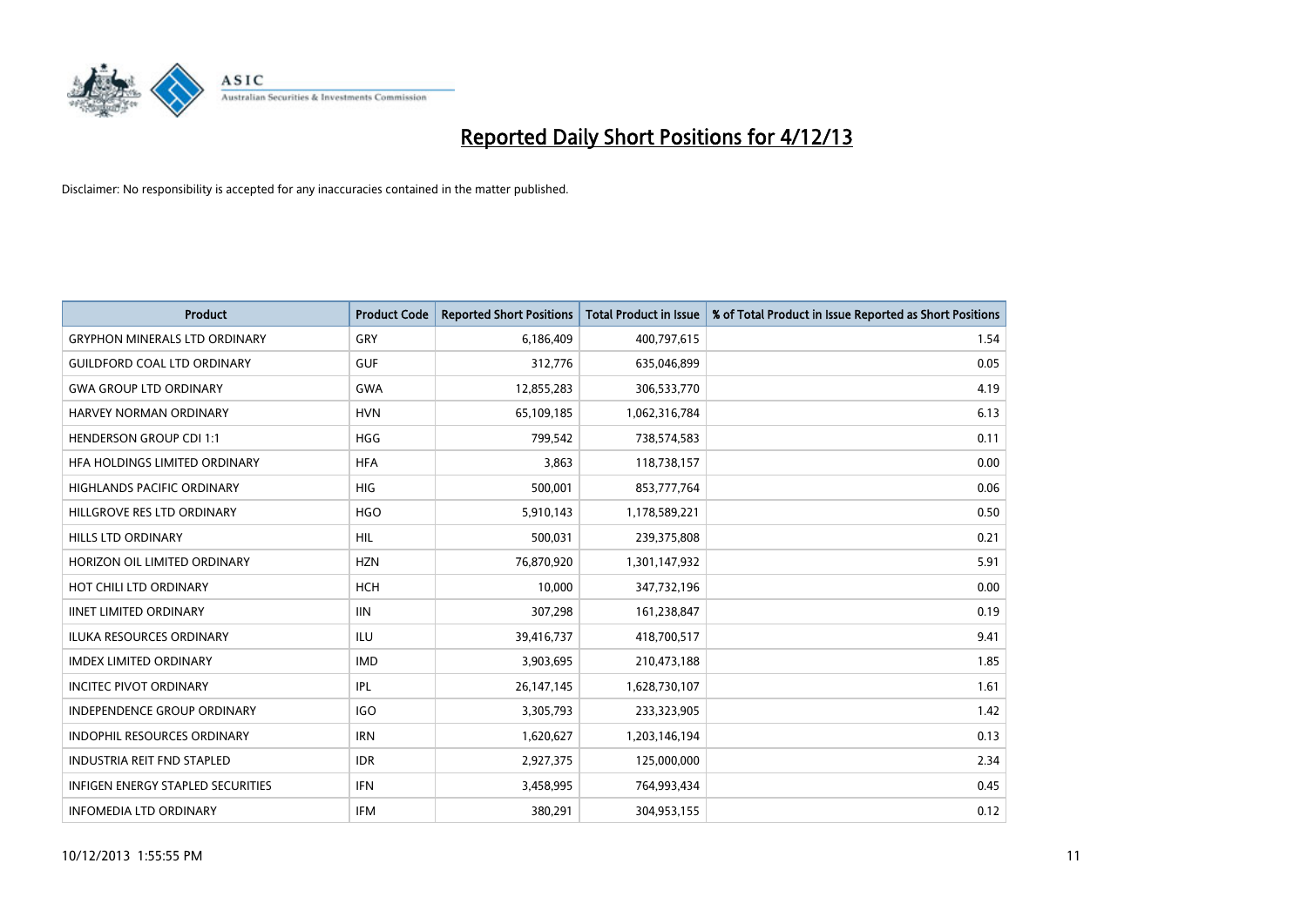

| Product                                         | <b>Product Code</b> | <b>Reported Short Positions</b> | <b>Total Product in Issue</b> | % of Total Product in Issue Reported as Short Positions |
|-------------------------------------------------|---------------------|---------------------------------|-------------------------------|---------------------------------------------------------|
| <b>INGENIA GROUP STAPLED SECURITIES</b>         | <b>INA</b>          | 20,584                          | 676,240,232                   | 0.00                                                    |
| INSURANCE AUSTRALIA ORDINARY                    | IAG                 | 8,681,038                       | 2,079,034,021                 | 0.42                                                    |
| INTEGRATED RESEARCH ORDINARY                    | IRI                 | 1,326                           | 168,637,453                   | 0.00                                                    |
| <b>INTREPID MINES ORDINARY</b>                  | <b>IAU</b>          | 20,118,705                      | 556,348,985                   | 3.62                                                    |
| <b>INVESTA OFFICE FUND STAPLED SECURITIES</b>   | <b>IOF</b>          | 909,205                         | 614,047,458                   | 0.15                                                    |
| <b>INVOCARE LIMITED ORDINARY</b>                | <b>IVC</b>          | 5,776,601                       | 110,030,298                   | 5.25                                                    |
| <b>IOOF HOLDINGS LTD ORDINARY</b>               | IFL                 | 1,474,807                       | 232,118,034                   | 0.64                                                    |
| <b>IPROPERTY GROUP LTD ORDINARY</b>             | <b>IPP</b>          | 3,881                           | 181,398,426                   | 0.00                                                    |
| <b>IRESS LIMITED ORDINARY</b>                   | <b>IRE</b>          | 195,553                         | 158,585,126                   | 0.12                                                    |
| <b>IRON ORE HOLDINGS ORDINARY</b>               | <b>IOH</b>          | 26,197                          | 161,174,005                   | 0.02                                                    |
| <b>ISELECT LTD ORDINARY</b>                     | <b>ISU</b>          | 967,664                         | 260,664,894                   | 0.37                                                    |
| ISHARES MSCI AUS 200 ISHARES MSCI AUS 200       | IOZ                 | 485                             | 10,592,037                    | 0.00                                                    |
| <b>ISONEA LIMITED ORDINARY</b>                  | <b>ISN</b>          | 4,000                           | 262,483,547                   | 0.00                                                    |
| <b>IAMES HARDIE INDUST CHESS DEPOSITARY INT</b> | <b>IHX</b>          | 7,111,963                       | 443,387,763                   | 1.60                                                    |
| <b>JB HI-FI LIMITED ORDINARY</b>                | <b>IBH</b>          | 7,123,654                       | 100,261,681                   | 7.11                                                    |
| KAGARA LTD ORDINARY                             | KZL                 | 3,385,466                       | 798,953,117                   | 0.42                                                    |
| KAROON GAS AUSTRALIA ORDINARY                   | <b>KAR</b>          | 3,122,412                       | 255,841,581                   | 1.22                                                    |
| KATHMANDU HOLD LTD ORDINARY                     | <b>KMD</b>          | 23,308                          | 200,326,690                   | 0.01                                                    |
| <b>KBL MINING LIMITED ORDINARY</b>              | <b>KBL</b>          | 1,820                           | 393,535,629                   | 0.00                                                    |
| KINGSGATE CONSOLID. ORDINARY                    | <b>KCN</b>          | 23,701,321                      | 152,284,777                   | 15.56                                                   |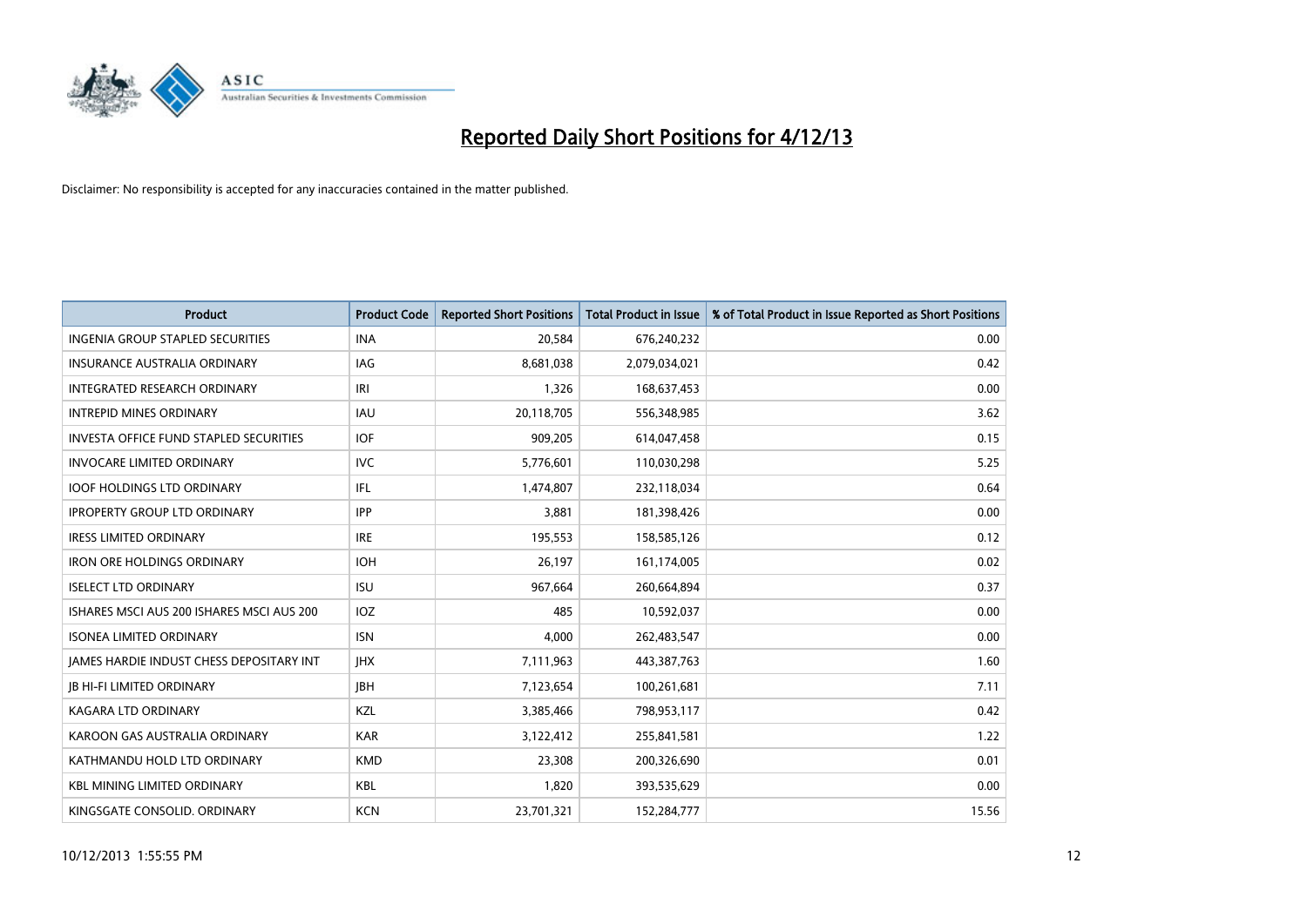

| <b>Product</b>                        | <b>Product Code</b> | <b>Reported Short Positions</b> | <b>Total Product in Issue</b> | % of Total Product in Issue Reported as Short Positions |
|---------------------------------------|---------------------|---------------------------------|-------------------------------|---------------------------------------------------------|
| KINGSROSE MINING LTD ORDINARY         | <b>KRM</b>          | 553,902                         | 335,753,851                   | 0.16                                                    |
| LEIGHTON HOLDINGS ORDINARY            | LEI                 | 23,055,770                      | 337,235,188                   | 6.84                                                    |
| LEND LEASE GROUP UNIT/ORD STAPLED     | <b>LLC</b>          | 7,355,671                       | 576,712,337                   | 1.28                                                    |
| LINC ENERGY LTD ORDINARY              | <b>LNC</b>          | 3,842,520                       | 523,120,361                   | 0.73                                                    |
| LONESTAR RESO LTD ORDINARY            | <b>LNR</b>          | 45,242                          | 697,187,211                   | 0.01                                                    |
| LYCOPODIUM LIMITED ORDINARY           | <b>LYL</b>          | 3,091                           | 38,955,103                    | 0.01                                                    |
| LYNAS CORPORATION ORDINARY            | <b>LYC</b>          | 170,907,931                     | 1,961,160,594                 | 8.71                                                    |
| M2 TELECOMMUNICATION ORDINARY         | <b>MTU</b>          | 9,153,589                       | 179,384,685                   | 5.10                                                    |
| <b>MACA LIMITED ORDINARY</b>          | <b>MLD</b>          | 113,381                         | 175,050,243                   | 0.06                                                    |
| <b>MACMAHON HOLDINGS ORDINARY</b>     | <b>MAH</b>          | 572,318                         | 1,261,699,966                 | 0.05                                                    |
| MACO ATLAS ROADS GRP ORDINARY STAPLED | <b>MOA</b>          | 12,589,106                      | 487,230,540                   | 2.58                                                    |
| MACQUARIE GROUP LTD ORDINARY          | MQG                 | 1,760,130                       | 340,118,378                   | 0.52                                                    |
| MACQUARIE TELECOM GP ORDINARY         | MAQ                 | 3,068                           | 20,967,121                    | 0.01                                                    |
| MAGELLAN FIN GRP LTD ORDINARY         | <b>MFG</b>          | 787,426                         | 155,830,849                   | 0.51                                                    |
| <b>MATRIX C &amp; E LTD ORDINARY</b>  | <b>MCE</b>          | 2,940,210                       | 94,555,428                    | 3.11                                                    |
| MAVERICK DRILLING ORDINARY            | <b>MAD</b>          | 12,495,736                      | 452,726,751                   | 2.76                                                    |
| MAXITRANS INDUSTRIES ORDINARY         | <b>MXI</b>          | 550,067                         | 183,993,392                   | 0.30                                                    |
| MAYNE PHARMA LTD ORDINARY             | <b>MYX</b>          | 2,123,469                       | 563,459,968                   | 0.38                                                    |
| MCALEESE LTD ORDINARY                 | <b>MCS</b>          | 1,843,404                       | 296,577,121                   | 0.62                                                    |
| MCMILLAN SHAKESPEARE ORDINARY         | <b>MMS</b>          | 804,318                         | 74,523,965                    | 1.08                                                    |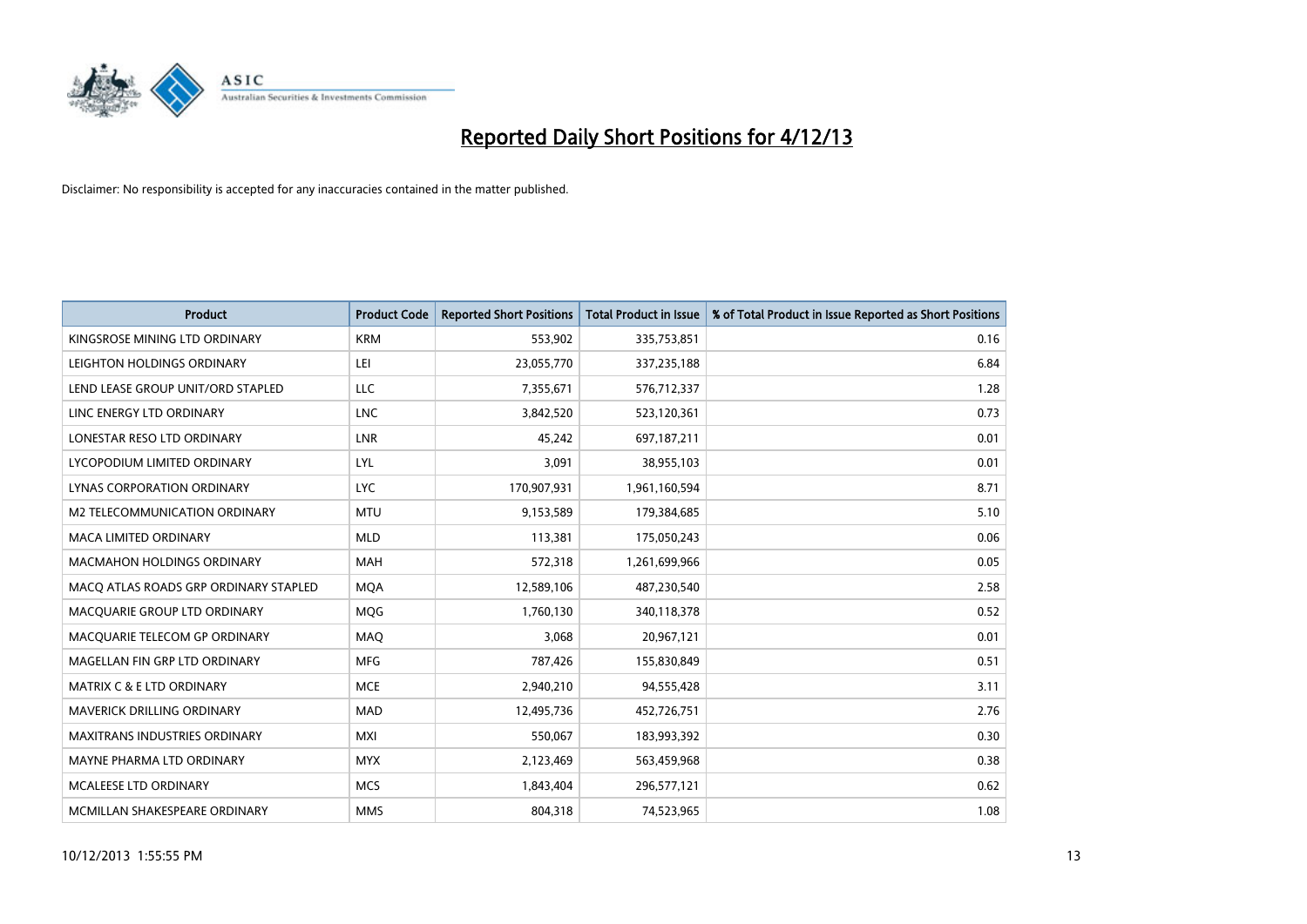

| <b>Product</b>                      | <b>Product Code</b> | <b>Reported Short Positions</b> | <b>Total Product in Issue</b> | % of Total Product in Issue Reported as Short Positions |
|-------------------------------------|---------------------|---------------------------------|-------------------------------|---------------------------------------------------------|
| MEDUSA MINING LTD ORDINARY          | <b>MML</b>          | 6,236,346                       | 207,794,301                   | 3.00                                                    |
| MELBOURNE IT LIMITED ORDINARY       | <b>MLB</b>          | 11,773                          | 82,861,177                    | 0.01                                                    |
| MEO AUSTRALIA LTD ORDINARY          | <b>MEO</b>          | 10,845                          | 627,264,587                   | 0.00                                                    |
| MERIDIAN ENERGY INSTALMENT RECEIPTS | <b>MEZCA</b>        | 32,097                          | 1,255,413,626                 | 0.00                                                    |
| <b>MERMAID MARINE ORDINARY</b>      | <b>MRM</b>          | 1,428,844                       | 232,652,241                   | 0.61                                                    |
| MESOBLAST LIMITED ORDINARY          | <b>MSB</b>          | 16,945,786                      | 317,350,901                   | 5.34                                                    |
| METALS X LIMITED ORDINARY           | <b>MLX</b>          | 46,230                          | 1,653,036,110                 | 0.00                                                    |
| METCASH LIMITED ORDINARY            | <b>MTS</b>          | 93,037,165                      | 880,704,786                   | 10.56                                                   |
| METMINCO LIMITED ORDINARY           | <b>MNC</b>          | 842,197                         | 1,749,543,023                 | 0.05                                                    |
| MICLYN EXP OFFSHR ORDINARY          | <b>MIO</b>          | 79,856                          | 281,754,775                   | 0.03                                                    |
| MIGHTY RIVER POWER ORDINARY         | <b>MYT</b>          | 1,950,939                       | 1,400,000,094                 | 0.14                                                    |
| MILTON CORPORATION ORDINARY         | <b>MLT</b>          | 45,337                          | 627,357,755                   | 0.01                                                    |
| MINCOR RESOURCES NL ORDINARY        | <b>MCR</b>          | 2,271,743                       | 188,208,274                   | 1.21                                                    |
| MINERAL DEPOSITS ORDINARY           | <b>MDL</b>          | 1,491,339                       | 83,538,786                    | 1.79                                                    |
| MINERAL RESOURCES, ORDINARY         | <b>MIN</b>          | 3,514,086                       | 186,112,198                   | 1.89                                                    |
| MINT WIRELESS ORDINARY              | <b>MNW</b>          | 456,709                         | 403,872,395                   | 0.11                                                    |
| MIRABELA NICKEL LTD ORDINARY        | <b>MBN</b>          | 23,099,744                      | 876,801,147                   | 2.63                                                    |
| MIRVAC GROUP STAPLED SECURITIES     | <b>MGR</b>          | 1,867,440                       | 3,664,938,678                 | 0.05                                                    |
| MOBILE EMBRACE LTD ORDINARY         | <b>MBE</b>          | 4,500                           | 323,077,790                   | 0.00                                                    |
| MOLOPO ENERGY LTD ORDINARY          | <b>MPO</b>          | 100,365                         | 246,724,091                   | 0.04                                                    |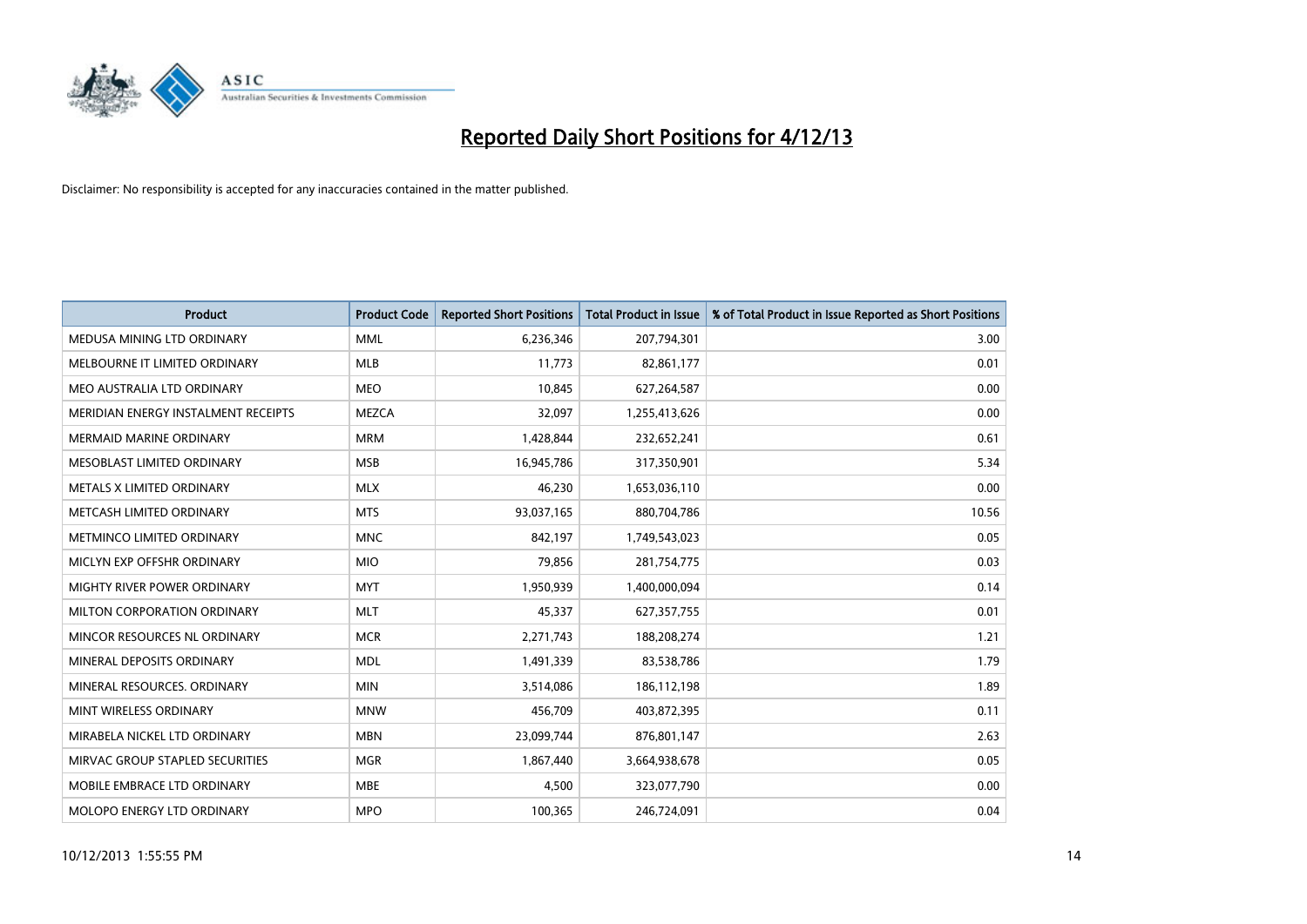

| <b>Product</b>                    | <b>Product Code</b> | <b>Reported Short Positions</b> | <b>Total Product in Issue</b> | % of Total Product in Issue Reported as Short Positions |
|-----------------------------------|---------------------|---------------------------------|-------------------------------|---------------------------------------------------------|
| MONADELPHOUS GROUP ORDINARY       | <b>MND</b>          | 12,311,027                      | 92,308,047                    | 13.34                                                   |
| MORTGAGE CHOICE LTD ORDINARY      | MOC                 | 100,826                         | 123,780,387                   | 0.08                                                    |
| <b>MOUNT GIBSON IRON ORDINARY</b> | <b>MGX</b>          | 6,866,106                       | 1,090,584,232                 | 0.63                                                    |
| MULTIPLEX SITES SITES             | <b>MXUPA</b>        | 1,454                           | 4,500,000                     | 0.03                                                    |
| MURCHISON METALS LTD ORDINARY     | <b>MMX</b>          | 216,291                         | 450,497,346                   | 0.05                                                    |
| MYER HOLDINGS LTD ORDINARY        | <b>MYR</b>          | 69,309,472                      | 585,684,551                   | 11.83                                                   |
| NANOSONICS LIMITED ORDINARY       | <b>NAN</b>          | 79,441                          | 262,822,463                   | 0.03                                                    |
| NATIONAL AUST. BANK ORDINARY      | <b>NAB</b>          | 7,473,105                       | 2,349,453,562                 | 0.32                                                    |
| NAVITAS LIMITED ORDINARY          | <b>NVT</b>          | 3,356,833                       | 375,416,910                   | 0.89                                                    |
| NEON ENERGY LIMITED ORDINARY      | <b>NEN</b>          | 2,631,392                       | 553,037,848                   | 0.48                                                    |
| NEUREN PHARMACEUT. ORDINARY       | <b>NEU</b>          | 68,750                          | 1,493,120,164                 | 0.00                                                    |
| NEW HOPE CORPORATION ORDINARY     | <b>NHC</b>          | 708,591                         | 830,715,225                   | 0.09                                                    |
| NEW STANDARD ENERGY ORDINARY      | <b>NSE</b>          | 322,032                         | 305,331,847                   | 0.11                                                    |
| NEWCREST MINING ORDINARY          | <b>NCM</b>          | 6,951,624                       | 766,510,971                   | 0.91                                                    |
| NEWS CORP A NON-VOTING CDI        | <b>NWSLV</b>        | 1,536,217                       | 4,200,421                     | 36.57                                                   |
| NEWS CORP B VOTING CDI            | <b>NWS</b>          | 3,038,765                       | 23,771,818                    | 12.78                                                   |
| NEWSAT LIMITED ORDINARY           | <b>NWT</b>          | 56,084                          | 591,460,931                   | 0.01                                                    |
| NEXTDC LIMITED ORDINARY           | <b>NXT</b>          | 9,426,061                       | 192,904,486                   | 4.89                                                    |
| NEXUS ENERGY LIMITED ORDINARY     | <b>NXS</b>          | 1,352,518                       | 1,330,219,459                 | 0.10                                                    |
| NIB HOLDINGS LIMITED ORDINARY     | <b>NHF</b>          | 3,645,059                       | 439,004,182                   | 0.83                                                    |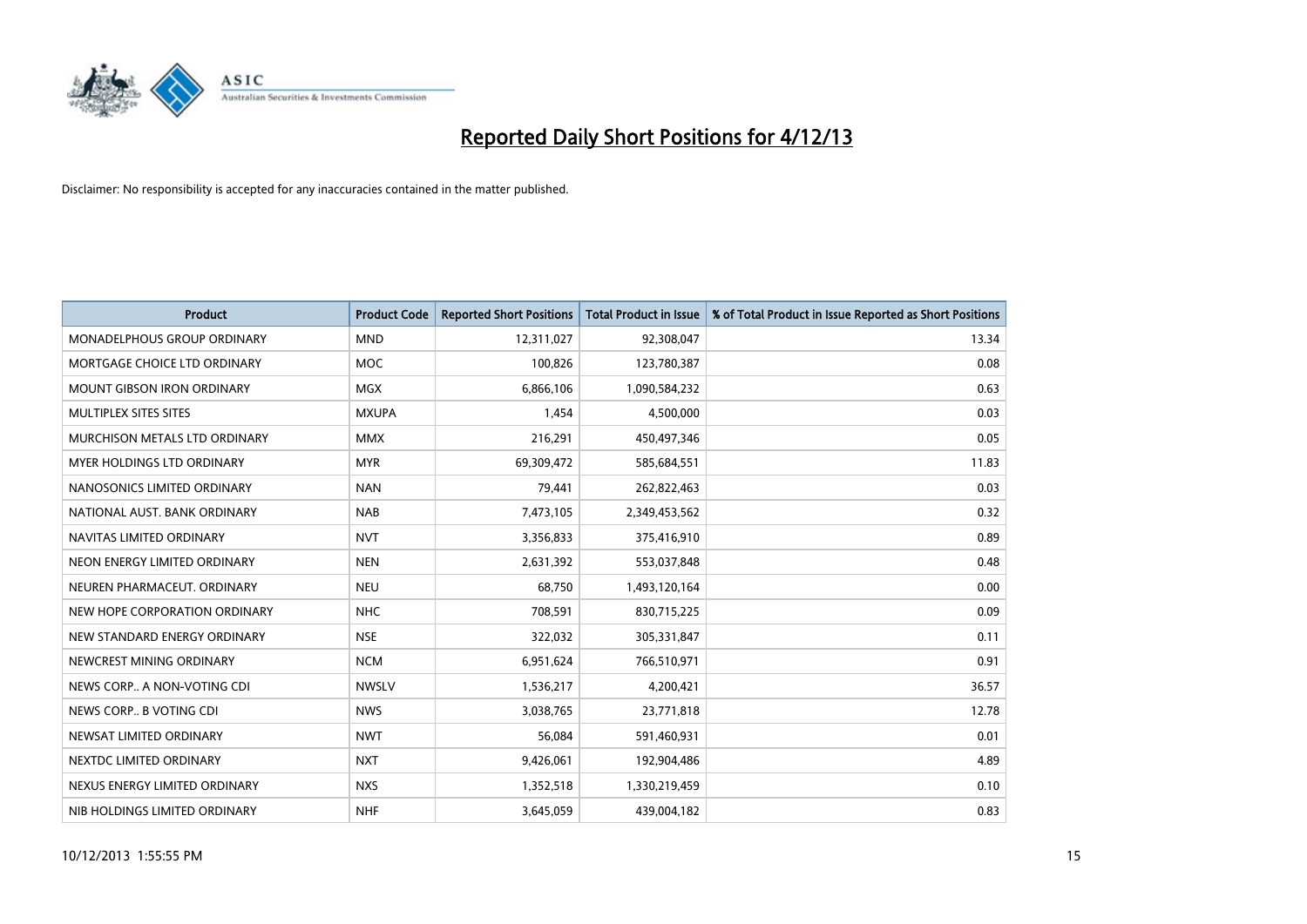

| <b>Product</b>                        | <b>Product Code</b> | <b>Reported Short Positions</b> | <b>Total Product in Issue</b> | % of Total Product in Issue Reported as Short Positions |
|---------------------------------------|---------------------|---------------------------------|-------------------------------|---------------------------------------------------------|
| NICK SCALI LIMITED ORDINARY           | <b>NCK</b>          | 504                             | 81,000,000                    | 0.00                                                    |
| NIDO PETROLEUM ORDINARY               | <b>NDO</b>          | 542,402                         | 2,046,650,968                 | 0.03                                                    |
| NOBLE MINERAL RES ORDINARY            | <b>NMG</b>          | 2,365,726                       | 666,397,952                   | 0.36                                                    |
| NORTHERN IRON LTD ORDINARY            | <b>NFE</b>          | 930,804                         | 484,405,314                   | 0.19                                                    |
| NORTHERN STAR ORDINARY                | <b>NST</b>          | 3,936,322                       | 428,369,762                   | 0.92                                                    |
| NOVOGEN LIMITED ORDINARY              | <b>NRT</b>          | 64,601                          | 158,625,294                   | 0.04                                                    |
| NRW HOLDINGS LIMITED ORDINARY         | <b>NWH</b>          | 18,187,894                      | 278,888,011                   | 6.52                                                    |
| NUCOAL RESOURCES LTD ORDINARY         | <b>NCR</b>          | 87,779                          | 768,612,354                   | 0.01                                                    |
| NUFARM LIMITED ORDINARY               | <b>NUF</b>          | 13,883,345                      | 263,643,448                   | 5.27                                                    |
| <b>OAKTON LIMITED ORDINARY</b>        | <b>OKN</b>          | 575,743                         | 89,968,985                    | 0.64                                                    |
| OCEANAGOLD CORP. CHESS DEPOSITARY INT | <b>OGC</b>          | 2,211,859                       | 300,350,129                   | 0.74                                                    |
| OIL SEARCH LTD ORDINARY               | <b>OSH</b>          | 7,064,912                       | 1,343,361,150                 | 0.53                                                    |
| OM HOLDINGS LIMITED ORDINARY          | OMH                 | 2,609,499                       | 733,423,337                   | 0.36                                                    |
| ORICA LIMITED ORDINARY                | ORI                 | 8,112,726                       | 368,203,632                   | 2.20                                                    |
| ORIGIN ENERGY ORDINARY                | <b>ORG</b>          | 7,389,583                       | 1,101,226,425                 | 0.67                                                    |
| OROCOBRE LIMITED ORDINARY             | <b>ORE</b>          | 565,809                         | 132,041,911                   | 0.43                                                    |
| OROTONGROUP LIMITED ORDINARY          | ORL                 | 131,843                         | 40,880,902                    | 0.32                                                    |
| OZ MINERALS ORDINARY                  | OZL                 | 17,165,351                      | 303,470,022                   | 5.66                                                    |
| OZFOREX GROUP LTD ORDINARY            | <b>OFX</b>          | 168,504                         | 240,000,000                   | 0.07                                                    |
| PACIFIC BRANDS ORDINARY               | <b>PBG</b>          | 6,859,357                       | 912,915,695                   | 0.75                                                    |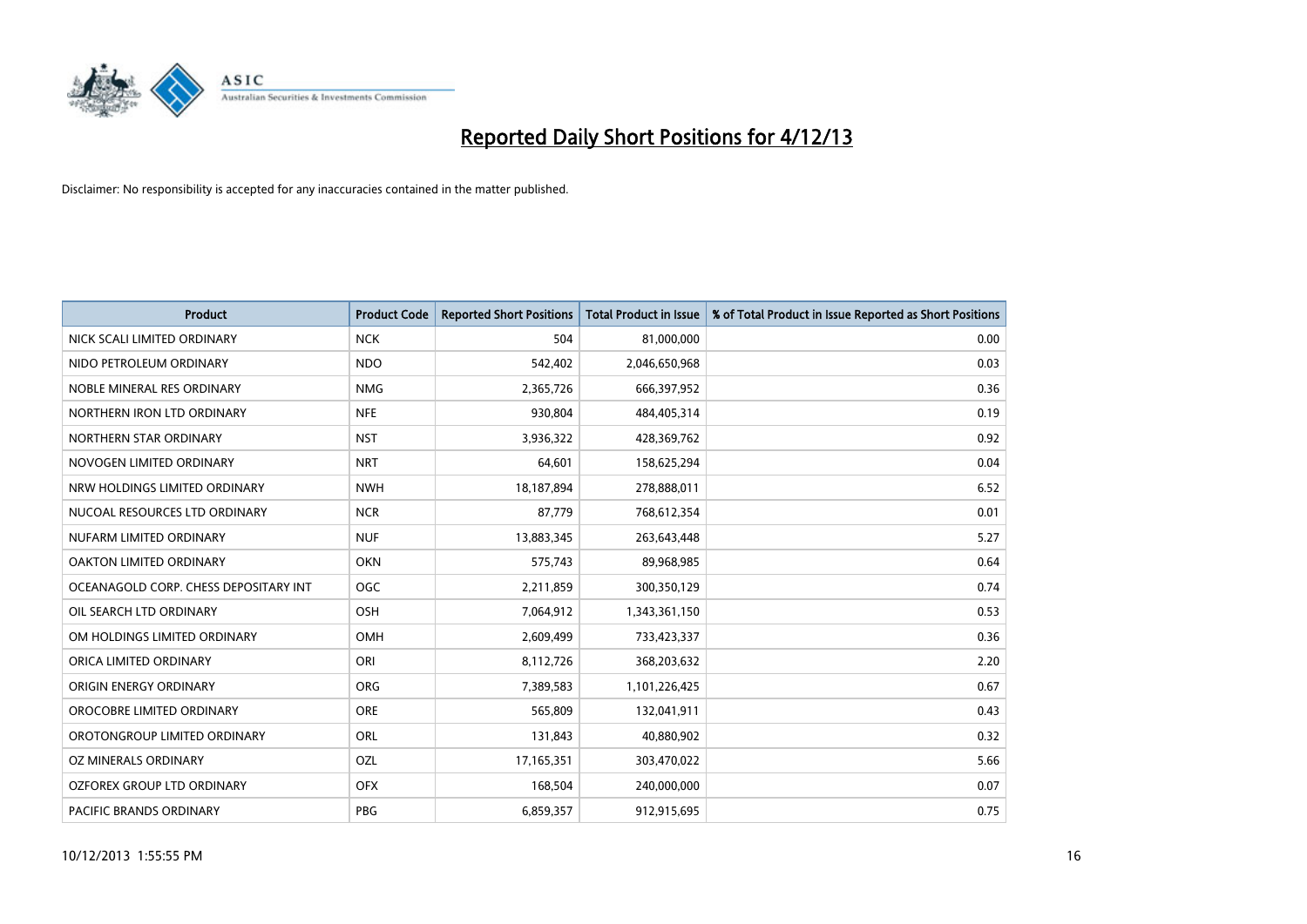

| <b>Product</b>                | <b>Product Code</b> | <b>Reported Short Positions</b> | <b>Total Product in Issue</b> | % of Total Product in Issue Reported as Short Positions |
|-------------------------------|---------------------|---------------------------------|-------------------------------|---------------------------------------------------------|
| PALADIN ENERGY LTD ORDINARY   | <b>PDN</b>          | 89,839,065                      | 964,118,567                   | 9.32                                                    |
| PANAUST LIMITED ORDINARY      | <b>PNA</b>          | 2,408,873                       | 619,765,589                   | 0.39                                                    |
| PANORAMIC RESOURCES ORDINARY  | PAN                 | 2,136,153                       | 295,085,132                   | 0.72                                                    |
| PANTERRA GOLD LTD ORDINARY    | PGI                 | $\mathbf{1}$                    | 769,414,346                   | 0.00                                                    |
| PAPERLINX LIMITED ORDINARY    | <b>PPX</b>          | 48,101                          | 609,280,761                   | 0.01                                                    |
| PAPILLON RES LTD ORDINARY     | <b>PIR</b>          | 8,406,396                       | 339,444,210                   | 2.48                                                    |
| PATRYS LIMITED ORDINARY       | PAB                 | 5,000                           | 538,962,177                   | 0.00                                                    |
| PEET LIMITED ORDINARY         | <b>PPC</b>          | 403,716                         | 433,389,348                   | 0.09                                                    |
| PENINSULA ENERGY LTD ORDINARY | <b>PEN</b>          | $\mathbf{1}$                    | 3,042,508,659                 | 0.00                                                    |
| PERILYA LIMITED ORDINARY      | <b>PEM</b>          | 1,528                           | 769,316,426                   | 0.00                                                    |
| PERPETUAL LIMITED ORDINARY    | <b>PPT</b>          | 2,688,443                       | 42,002,824                    | 6.40                                                    |
| PERSEUS MINING LTD ORDINARY   | PRU                 | 13,990,584                      | 457,962,088                   | 3.05                                                    |
| PHARMAXIS LTD ORDINARY        | <b>PXS</b>          | 2,793,144                       | 309,038,869                   | 0.90                                                    |
| PHOSPHAGENICS LTD. ORDINARY   | POH                 | 50,000                          | 1,020,465,957                 | 0.00                                                    |
| PLATINUM ASSET ORDINARY       | <b>PTM</b>          | 778,813                         | 578,655,695                   | 0.13                                                    |
| PLATINUM AUSTRALIA ORDINARY   | <b>PLA</b>          | 836,127                         | 504,968,043                   | 0.17                                                    |
| PMI GOLD CORP CDI 1:1         | <b>PVM</b>          | 243,981                         | 161,862,160                   | 0.15                                                    |
| PMP LIMITED ORDINARY          | <b>PMP</b>          | 1,557,997                       | 323,781,124                   | 0.48                                                    |
| PRANA BIOTECHNOLOGY ORDINARY  | <b>PBT</b>          | 396,420                         | 416,226,146                   | 0.10                                                    |
| PREMIER INVESTMENTS ORDINARY  | <b>PMV</b>          | 1,141,393                       | 155,314,874                   | 0.73                                                    |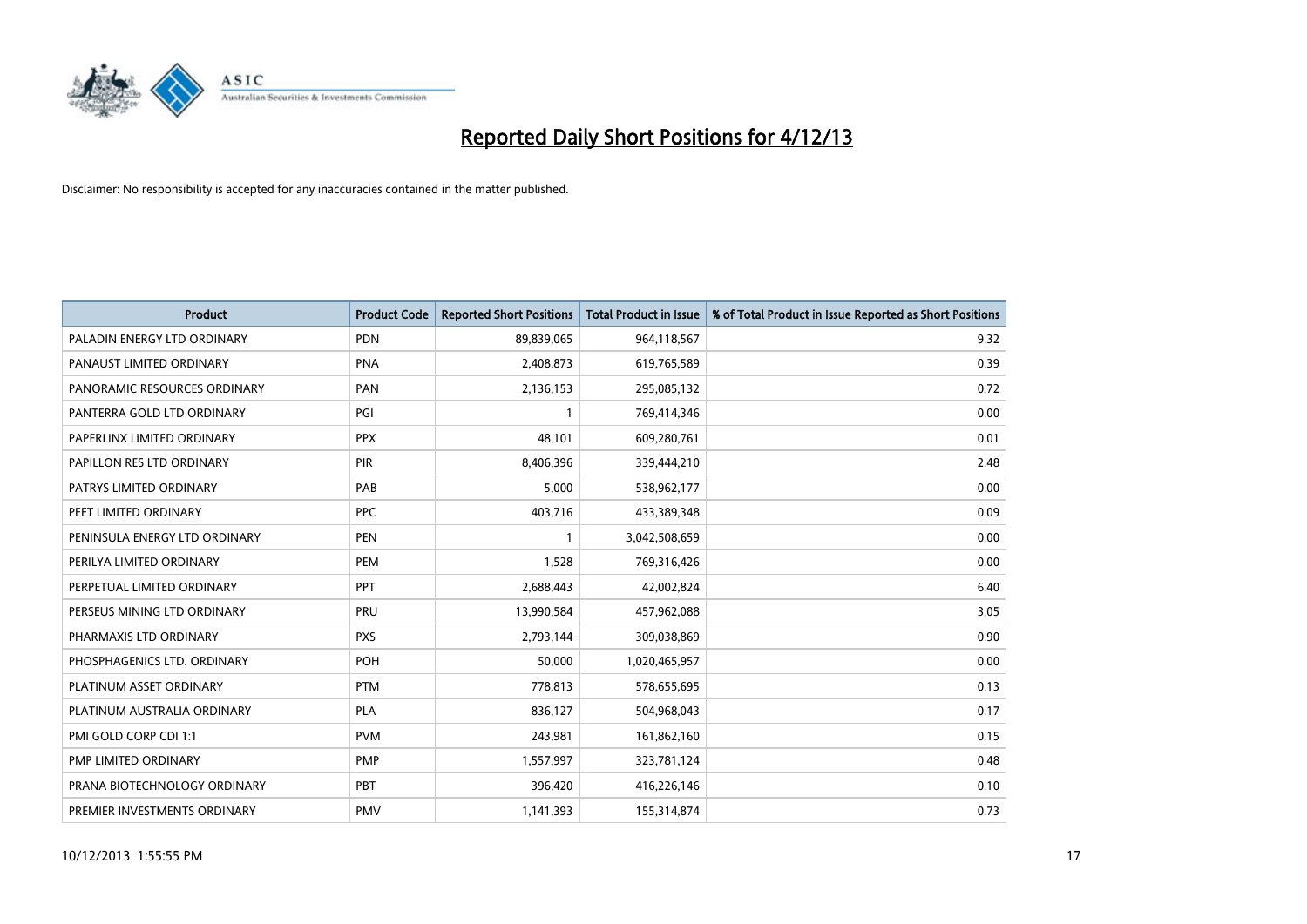

| <b>Product</b>                     | <b>Product Code</b> | <b>Reported Short Positions</b> | <b>Total Product in Issue</b> | % of Total Product in Issue Reported as Short Positions |
|------------------------------------|---------------------|---------------------------------|-------------------------------|---------------------------------------------------------|
| PRIMA BIOMED LTD ORDINARY          | <b>PRR</b>          | 666,394                         | 1,228,709,341                 | 0.05                                                    |
| PRIMARY HEALTH CARE ORDINARY       | <b>PRY</b>          | 18,136,695                      | 504,956,647                   | 3.59                                                    |
| PRIME MEDIA GRP LTD ORDINARY       | <b>PRT</b>          | 1,366,694                       | 366,330,303                   | 0.37                                                    |
| PROGRAMMED ORDINARY                | <b>PRG</b>          | 184,134                         | 118,229,190                   | 0.16                                                    |
| PROSPECT RES LTD ORDINARY          | <b>PSC</b>          | 795,000                         | 434,593,287                   | 0.18                                                    |
| <b>QANTAS AIRWAYS ORDINARY</b>     | QAN                 | 46,561,836                      | 2,196,330,250                 | 2.12                                                    |
| OBE INSURANCE GROUP ORDINARY       | <b>OBE</b>          | 16,201,221                      | 1,226,855,950                 | 1.32                                                    |
| ORXPHARMA LTD ORDINARY             | <b>QRX</b>          | 66,492                          | 157,285,606                   | 0.04                                                    |
| <b>QUBE HOLDINGS LTD ORDINARY</b>  | <b>QUB</b>          | 10,743,517                      | 931,433,499                   | 1.15                                                    |
| RAMELIUS RESOURCES ORDINARY        | <b>RMS</b>          | 169,047                         | 364,440,380                   | 0.05                                                    |
| RAMSAY HEALTH CARE ORDINARY        | <b>RHC</b>          | 2,234,702                       | 202,081,252                   | 1.11                                                    |
| <b>RCR TOMLINSON ORDINARY</b>      | <b>RCR</b>          | 188,003                         | 136,696,590                   | 0.14                                                    |
| <b>REA GROUP ORDINARY</b>          | <b>REA</b>          | 2,249,385                       | 131,714,699                   | 1.71                                                    |
| <b>RECKON LIMITED ORDINARY</b>     | <b>RKN</b>          | 137,355                         | 126,913,066                   | 0.11                                                    |
| <b>RED 5 LIMITED ORDINARY</b>      | <b>RED</b>          | 170,219                         | 759,451,008                   | 0.02                                                    |
| RED FORK ENERGY ORDINARY           | <b>RFE</b>          | 5,435,649                       | 499,551,719                   | 1.09                                                    |
| REDBANK ENERGY LTD ORDINARY        | <b>AEJ</b>          | 13                              | 786,287                       | 0.00                                                    |
| REECE AUSTRALIA LTD. ORDINARY      | <b>REH</b>          | 436                             | 99,600,000                    | 0.00                                                    |
| <b>REED RESOURCES LTD ORDINARY</b> | <b>RDR</b>          | 251,500                         | 523,453,895                   | 0.05                                                    |
| REGIS RESOURCES ORDINARY           | <b>RRL</b>          | 10,245,030                      | 497,985,884                   | 2.06                                                    |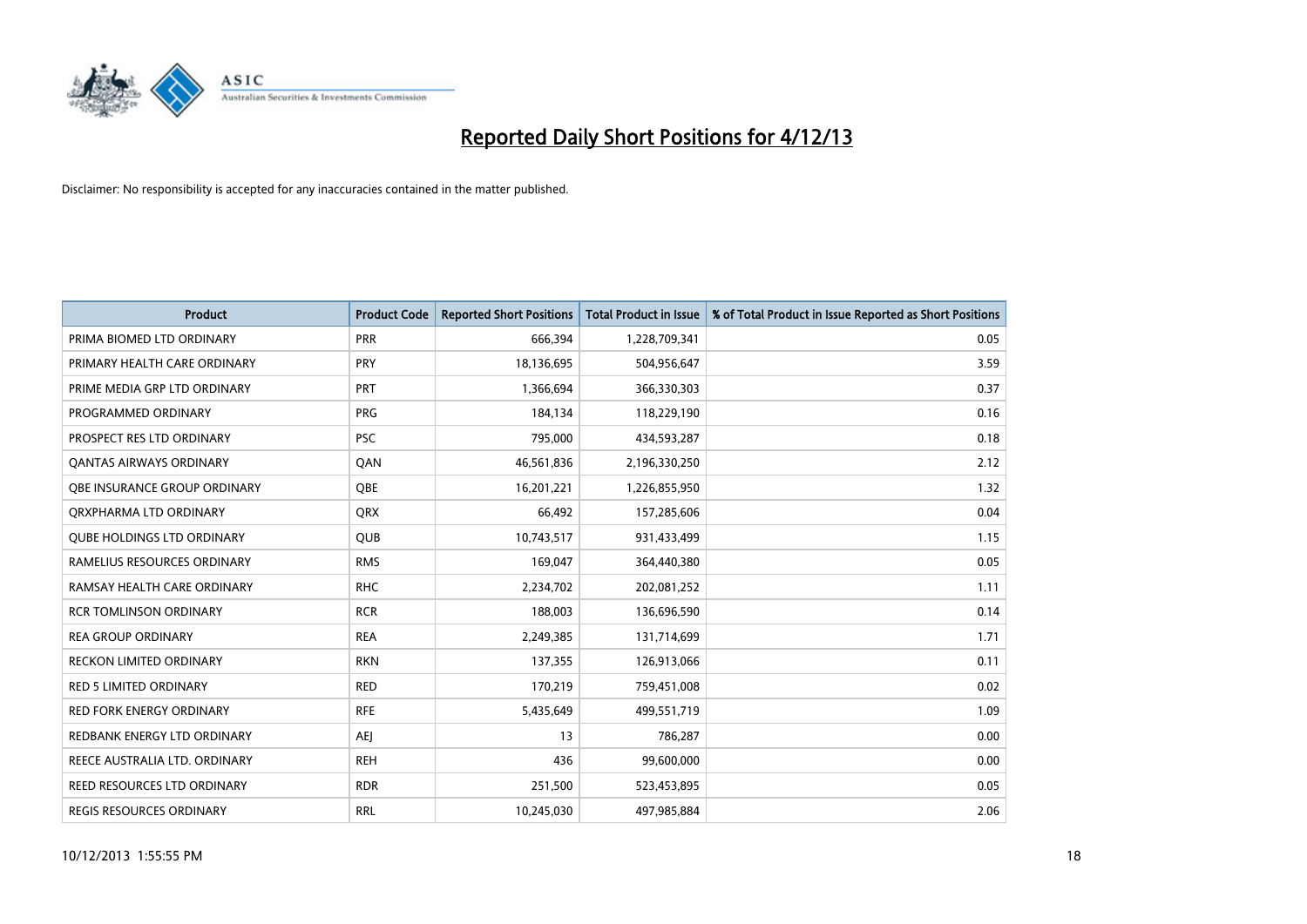

| <b>Product</b>                      | <b>Product Code</b> | <b>Reported Short Positions</b> | <b>Total Product in Issue</b> | % of Total Product in Issue Reported as Short Positions |
|-------------------------------------|---------------------|---------------------------------|-------------------------------|---------------------------------------------------------|
| RESMED INC CDI 10:1                 | <b>RMD</b>          | 19,671,273                      | 1,420,542,770                 | 1.38                                                    |
| RESOLUTE MINING ORDINARY            | <b>RSG</b>          | 11,684,946                      | 640,994,224                   | 1.82                                                    |
| RESOURCE EQUIP LTD ORDINARY         | <b>ROL</b>          | 5,000                           | 249,065,471                   | 0.00                                                    |
| <b>RESOURCE GENERATION ORDINARY</b> | <b>RES</b>          | 224,300                         | 569,396,004                   | 0.04                                                    |
| <b>RETAIL FOOD GROUP ORDINARY</b>   | <b>RFG</b>          | 3,227,282                       | 142,706,772                   | 2.26                                                    |
| REX MINERALS LIMITED ORDINARY       | <b>RXM</b>          | 2,045,490                       | 188,907,284                   | 1.08                                                    |
| <b>RHG LIMITED ORDINARY</b>         | <b>RHG</b>          | 1,085                           | 308,483,177                   | 0.00                                                    |
| RIALTO ENERGY ORDINARY              | <b>RIA</b>          | 41                              | 1,155,765,100                 | 0.00                                                    |
| <b>RIDLEY CORPORATION ORDINARY</b>  | <b>RIC</b>          | 124,364                         | 307,817,071                   | 0.04                                                    |
| RIO TINTO LIMITED ORDINARY          | <b>RIO</b>          | 4,988,187                       | 435,758,720                   | 1.14                                                    |
| ROBUST RESOURCES ORDINARY           | <b>ROL</b>          | 4,000                           | 102,830,646                   | 0.00                                                    |
| ROC OIL COMPANY ORDINARY            | <b>ROC</b>          | 1,322,676                       | 686,461,740                   | 0.19                                                    |
| ROYAL WOLF HOLDINGS ORDINARY        | <b>RWH</b>          | 189,393                         | 100,387,052                   | 0.19                                                    |
| <b>RURALCO HOLDINGS ORDINARY</b>    | <b>RHL</b>          | 1,408                           | 55,019,284                    | 0.00                                                    |
| SAI GLOBAL LIMITED ORDINARY         | SAI                 | 7,475,404                       | 210,730,820                   | 3.55                                                    |
| SALMAT LIMITED ORDINARY             | <b>SLM</b>          | 998                             | 159,812,799                   | 0.00                                                    |
| SAMSON OIL & GAS LTD ORDINARY       | SSN                 | 1,684,000                       | 2,547,627,193                 | 0.07                                                    |
| SANDFIRE RESOURCES ORDINARY         | <b>SFR</b>          | 1,185,355                       | 155,640,968                   | 0.76                                                    |
| SANTOS LTD ORDINARY                 | <b>STO</b>          | 6,426,397                       | 970,209,622                   | 0.66                                                    |
| SARACEN MINERAL ORDINARY            | SAR                 | 2,205,226                       | 595,263,186                   | 0.37                                                    |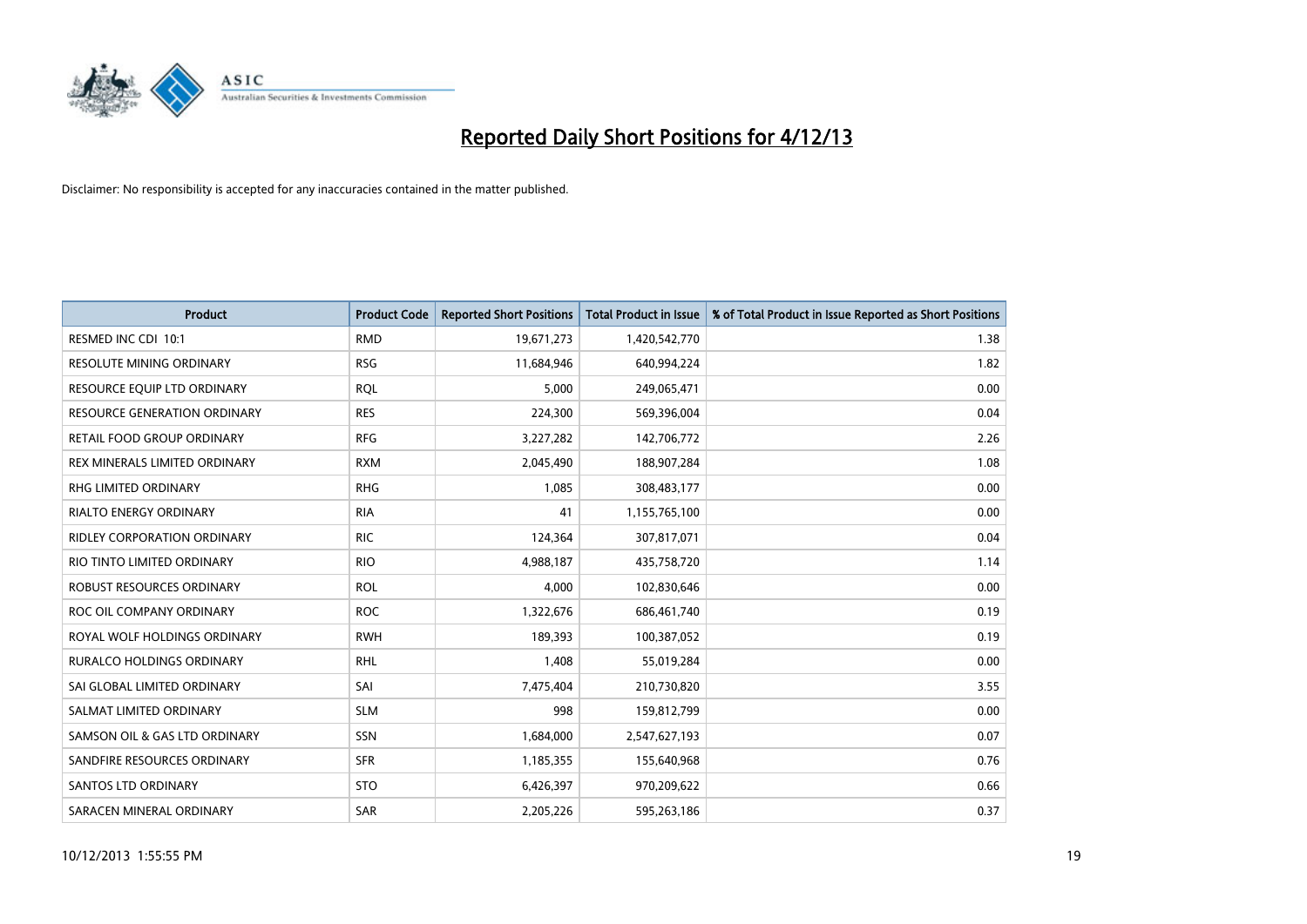

| <b>Product</b>                           | <b>Product Code</b> | <b>Reported Short Positions</b> | <b>Total Product in Issue</b> | % of Total Product in Issue Reported as Short Positions |
|------------------------------------------|---------------------|---------------------------------|-------------------------------|---------------------------------------------------------|
| SCA PROPERTY GROUP STAPLED SECURITIES    | SCP                 | 36,236,137                      | 648,628,320                   | 5.59                                                    |
| SEDGMAN LIMITED ORDINARY                 | <b>SDM</b>          | 348,124                         | 223,224,636                   | 0.16                                                    |
| SEEK LIMITED ORDINARY                    | <b>SEK</b>          | 14,035,287                      | 339,132,780                   | 4.14                                                    |
| SELECT HARVESTS ORDINARY                 | <b>SHV</b>          | 42,471                          | 57,815,720                    | 0.07                                                    |
| SENEX ENERGY LIMITED ORDINARY            | <b>SXY</b>          | 6,112,873                       | 1,144,008,917                 | 0.53                                                    |
| SERVICE STREAM ORDINARY                  | <b>SSM</b>          | 100                             | 284,443,570                   | 0.00                                                    |
| SEVEN GROUP HOLDINGS ORDINARY            | <b>SVW</b>          | 4,576,572                       | 308,160,281                   | 1.49                                                    |
| SEVEN WEST MEDIA LTD ORDINARY            | <b>SWM</b>          | 6,980,064                       | 999,160,872                   | 0.70                                                    |
| SIGMA PHARMACEUTICAL ORDINARY            | <b>SIP</b>          | 2,946,877                       | 1,125,275,419                 | 0.26                                                    |
| SILEX SYSTEMS ORDINARY                   | <b>SLX</b>          | 2,654,420                       | 170,297,752                   | 1.56                                                    |
| SILVER CHEF LIMITED ORDINARY             | <b>SIV</b>          | 3,380                           | 29,333,629                    | 0.01                                                    |
| SILVER LAKE RESOURCE ORDINARY            | <b>SLR</b>          | 18,888,750                      | 437,594,758                   | 4.32                                                    |
| SIMS METAL MGMT LTD ORDINARY             | SGM                 | 11,157,394                      | 204,345,727                   | 5.46                                                    |
| SINGAPORE TELECOMM. CHESS DEPOSITARY INT | SGT                 | 3,345,147                       | 155,334,918                   | 2.15                                                    |
| SINO GAS ENERGY ORDINARY                 | <b>SEH</b>          | 636,143                         | 1,263,742,754                 | 0.05                                                    |
| SIRIUS RESOURCES NL ORDINARY             | <b>SIR</b>          | 9,558,750                       | 261,930,167                   | 3.65                                                    |
| SIRTEX MEDICAL ORDINARY                  | <b>SRX</b>          | 446,882                         | 56,108,439                    | 0.80                                                    |
| SKILLED GROUP LTD ORDINARY               | <b>SKE</b>          | 5,412,472                       | 233,871,364                   | 2.31                                                    |
| <b>SKY NETWORK ORDINARY</b>              | <b>SKT</b>          | 85,841                          | 389,139,785                   | 0.02                                                    |
| SKYCITY ENT GRP LTD ORDINARY             | <b>SKC</b>          | 138,012                         | 580,016,676                   | 0.02                                                    |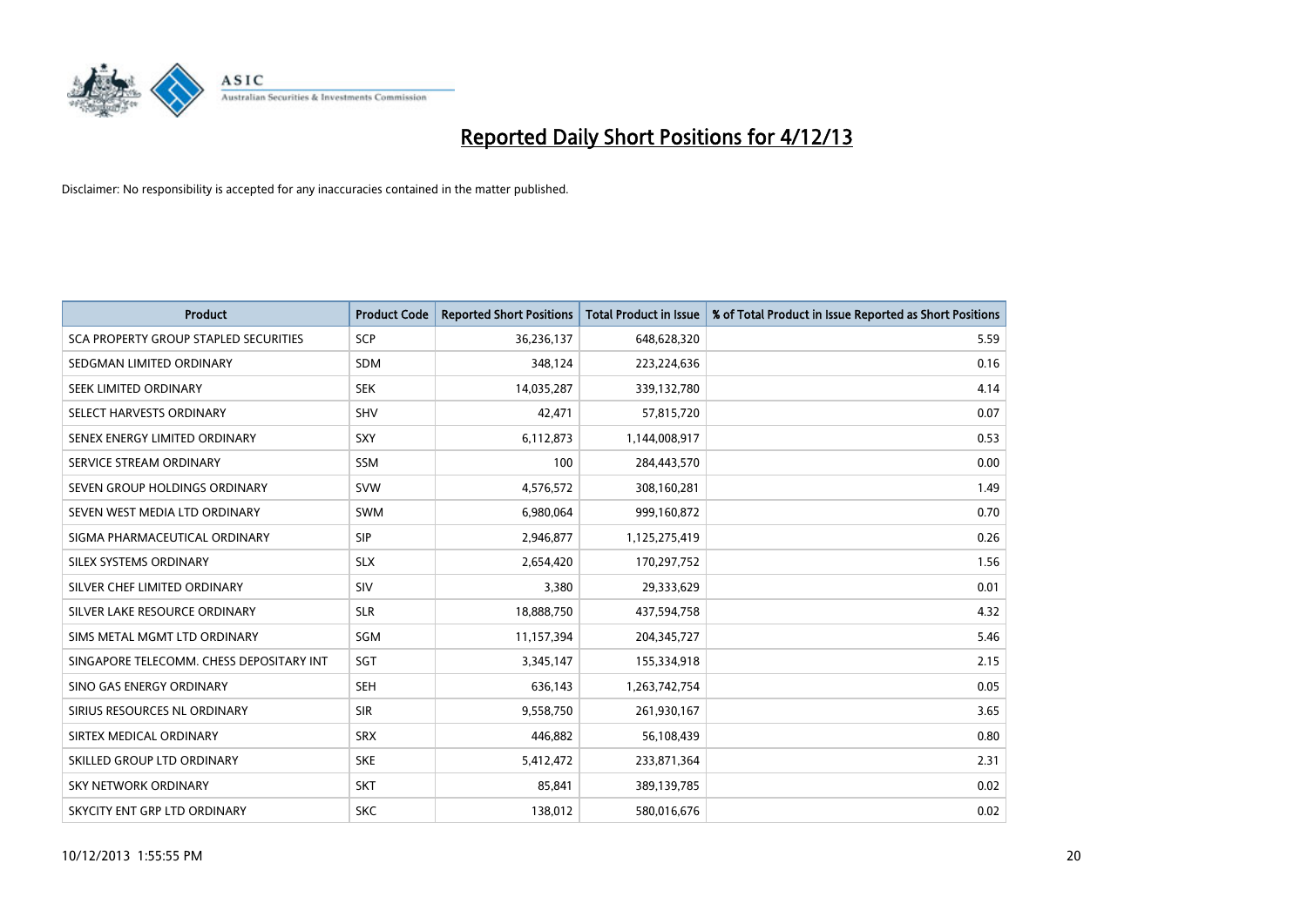

| <b>Product</b>                           | <b>Product Code</b> | <b>Reported Short Positions</b> | <b>Total Product in Issue</b> | % of Total Product in Issue Reported as Short Positions |
|------------------------------------------|---------------------|---------------------------------|-------------------------------|---------------------------------------------------------|
| <b>SLATER &amp; GORDON ORDINARY</b>      | SGH                 | 30,735                          | 202,186,821                   | 0.02                                                    |
| SMS MANAGEMENT. ORDINARY                 | <b>SMX</b>          | 3,943,078                       | 70,099,763                    | 5.62                                                    |
| SONIC HEALTHCARE ORDINARY                | <b>SHL</b>          | 4,431,678                       | 400,511,056                   | 1.11                                                    |
| SOUL PATTINSON (W.H) ORDINARY            | <b>SOL</b>          | 94,726                          | 239,395,320                   | 0.04                                                    |
| SOUTH BOULDER MINES ORDINARY             | <b>STB</b>          | 1                               | 127,952,826                   | 0.00                                                    |
| SP AUSNET STAPLED SECURITIES             | <b>SPN</b>          | 42,021,110                      | 3,376,325,523                 | 1.24                                                    |
| SPARK INFRASTRUCTURE STAPLED NOTE & UNIT | SKI                 | 50,532,836                      | 1,326,734,264                 | 3.81                                                    |
| SPDR 200 FUND ETF UNITS                  | <b>STW</b>          | 108,306                         | 43,778,688                    | 0.25                                                    |
| SPDR 200 RESOURCES ETF UNITS             | <b>OZR</b>          | 66,188                          | 1,501,132                     | 4.41                                                    |
| SPDR 50 FUND ETF UNITS                   | <b>SFY</b>          | 26                              | 6,451,233                     | 0.00                                                    |
| SPDR SMALL ORDS ETF UNITS                | SSO                 | 199,018                         | 800,855                       | 24.85                                                   |
| SPECIALTY FASHION ORDINARY               | <b>SFH</b>          | 50,051                          | 192,236,121                   | 0.03                                                    |
| ST BARBARA LIMITED ORDINARY              | SBM                 | 18,347,751                      | 488,074,077                   | 3.76                                                    |
| STARPHARMA HOLDINGS ORDINARY             | SPL                 | 14,735,154                      | 284,164,948                   | 5.19                                                    |
| STEADFAST GROUP LTD ORDINARY             | <b>SDF</b>          | 655,941                         | 500,971,408                   | 0.13                                                    |
| STHN CROSS MEDIA ORDINARY                | SXL                 | 9,045,134                       | 705,099,800                   | 1.28                                                    |
| STOCKLAND UNITS/ORD STAPLED              | SGP                 | 8,836,715                       | 2,305,750,747                 | 0.38                                                    |
| STRAITS RES LTD. ORDINARY                | SRQ                 | 31,522                          | 1,164,150,159                 | 0.00                                                    |
| STRIKE ENERGY LTD ORDINARY               | <b>STX</b>          | 5,000                           | 706,519,664                   | 0.00                                                    |
| STW COMMUNICATIONS ORDINARY              | SGN                 | 868,476                         | 403,828,512                   | 0.22                                                    |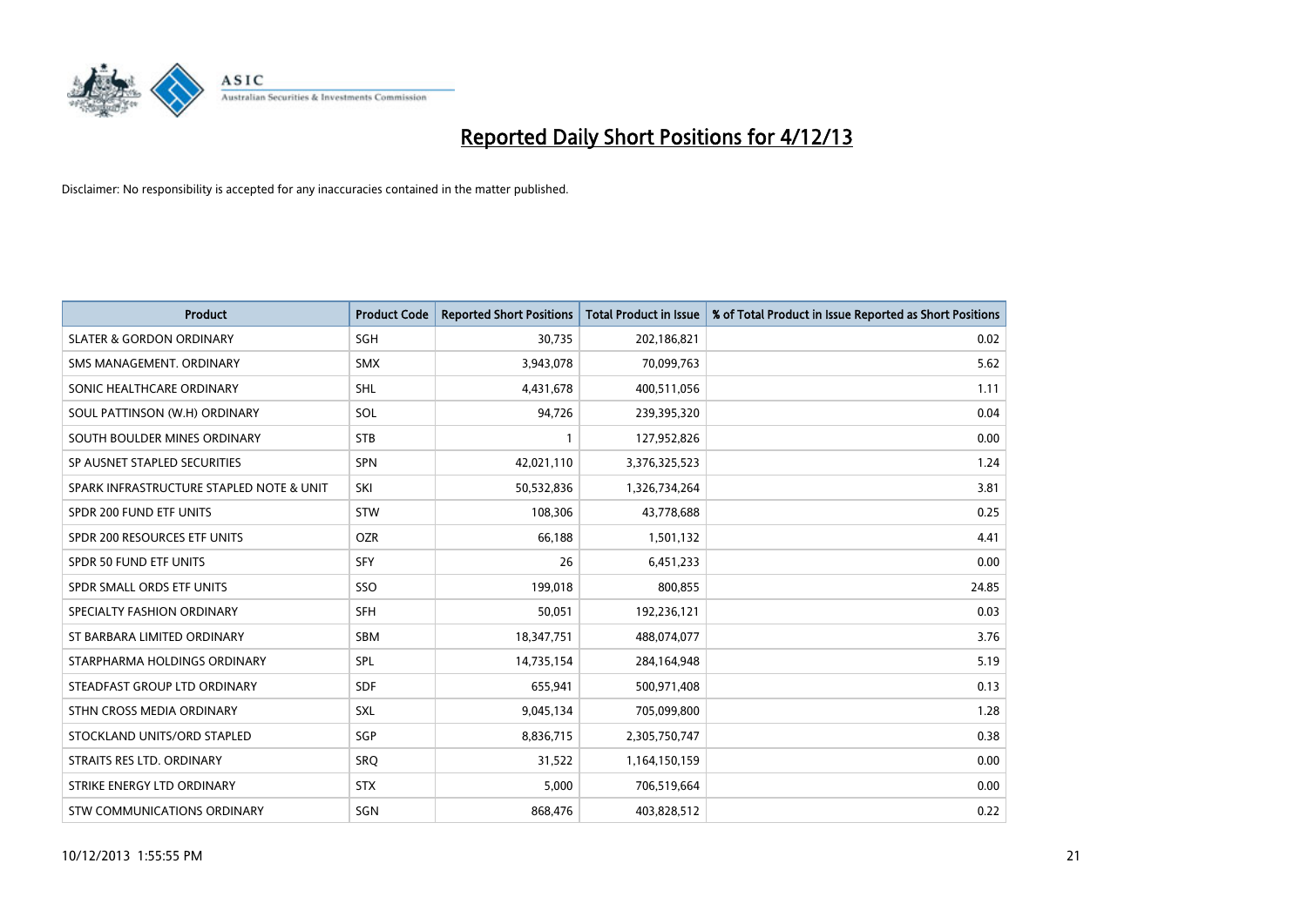

| <b>Product</b>                   | <b>Product Code</b> | <b>Reported Short Positions</b> | <b>Total Product in Issue</b> | % of Total Product in Issue Reported as Short Positions |
|----------------------------------|---------------------|---------------------------------|-------------------------------|---------------------------------------------------------|
| SUNCORP GROUP LTD ORDINARY       | <b>SUN</b>          | 4,392,385                       | 1,286,600,980                 | 0.34                                                    |
| SUNDANCE ENERGY ORDINARY         | <b>SEA</b>          | 756,512                         | 462,611,982                   | 0.16                                                    |
| SUNDANCE RESOURCES ORDINARY      | <b>SDL</b>          | 61,109,449                      | 3,073,110,985                 | 1.99                                                    |
| SUNLAND GROUP LTD ORDINARY       | <b>SDG</b>          | 78,195                          | 181,710,087                   | 0.04                                                    |
| SUPER RET REP LTD ORDINARY       | SUL                 | 1,170,736                       | 196,731,620                   | 0.60                                                    |
| SYD AIRPORT STAPLED US PROHIBIT. | <b>SYD</b>          | 20,686,160                      | 2,194,322,759                 | 0.94                                                    |
| SYRAH RESOURCES ORDINARY         | <b>SYR</b>          | 2,487,744                       | 148,410,123                   | 1.68                                                    |
| TABCORP HOLDINGS LTD ORDINARY    | <b>TAH</b>          | 20,519,880                      | 754,274,706                   | 2.72                                                    |
| <b>TANAMI GOLD NL ORDINARY</b>   | <b>TAM</b>          | 500,001                         | 587,548,523                   | 0.09                                                    |
| TANAMI GOLD NL RIGHTS 11-DEC-13  | <b>TAMRA</b>        | 1,001                           | 587,548,523                   | 0.00                                                    |
| TAP OIL LIMITED ORDINARY         | <b>TAP</b>          | 180,168                         | 241,608,606                   | 0.07                                                    |
| TASSAL GROUP LIMITED ORDINARY    | <b>TGR</b>          | 19,441                          | 146,507,029                   | 0.01                                                    |
| TATTS GROUP LTD ORDINARY         | <b>TTS</b>          | 10,369,332                      | 1,417,117,821                 | 0.73                                                    |
| TELECOM CORPORATION ORDINARY     | <b>TEL</b>          | 6,977,924                       | 1,824,093,017                 | 0.38                                                    |
| TELSTRA CORPORATION, ORDINARY    | <b>TLS</b>          | 12,858,405                      | 12,443,074,357                | 0.10                                                    |
| TEN NETWORK HOLDINGS ORDINARY    | <b>TEN</b>          | 152,191,535                     | 2,586,970,845                 | 5.88                                                    |
| TERANGA GOLD CORP CDI 1:1        | <b>TGZ</b>          | 3,819                           | 171,381,816                   | 0.00                                                    |
| TFS CORPORATION LTD ORDINARY     | <b>TFC</b>          | 45,952                          | 282,157,408                   | 0.02                                                    |
| THE REJECT SHOP ORDINARY         | <b>TRS</b>          | 2,115,522                       | 28,826,248                    | 7.34                                                    |
| THORN GROUP LIMITED ORDINARY     | <b>TGA</b>          | 26,835                          | 148,897,155                   | 0.02                                                    |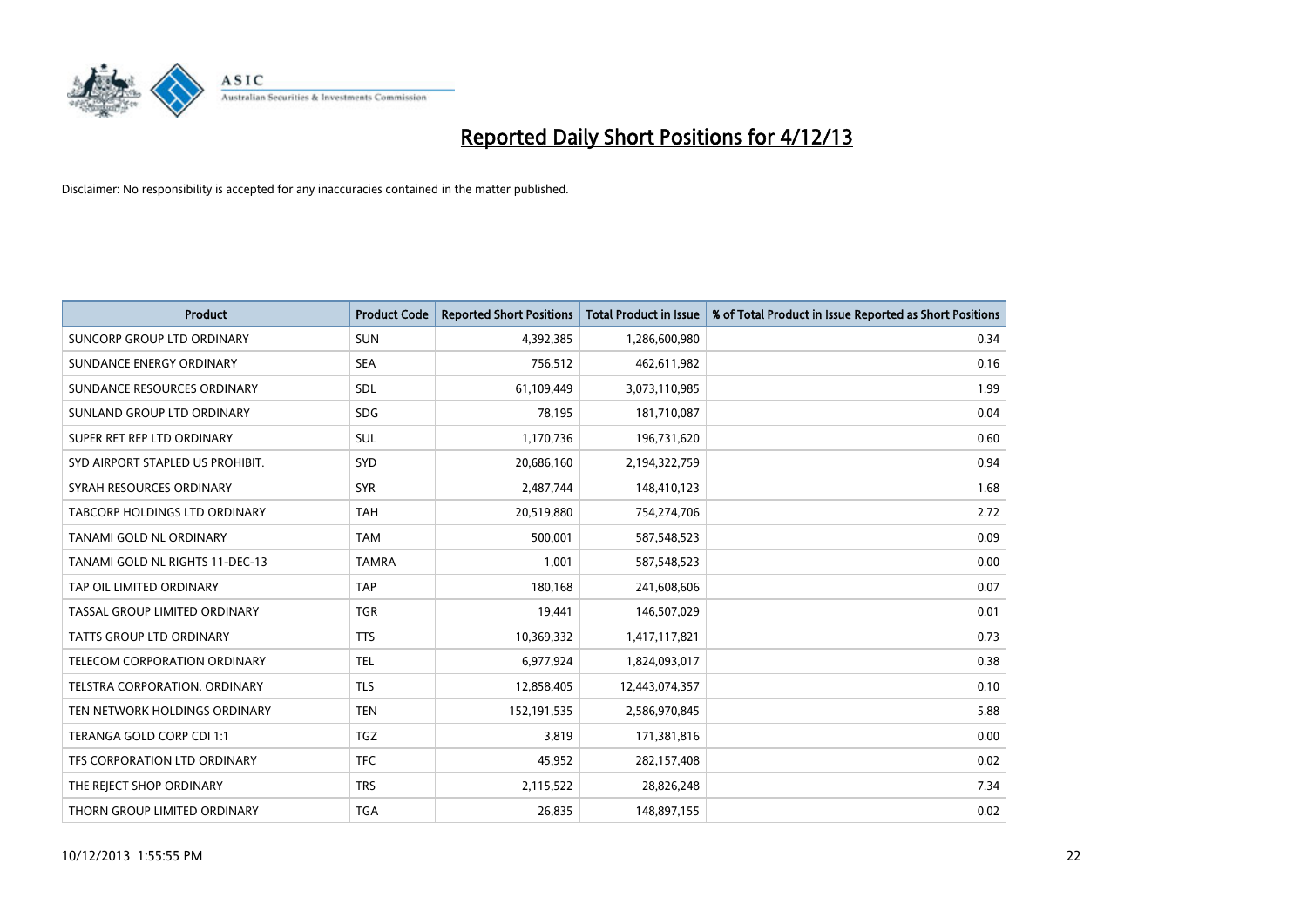

| <b>Product</b>                        | <b>Product Code</b> | <b>Reported Short Positions</b> | <b>Total Product in Issue</b> | % of Total Product in Issue Reported as Short Positions |
|---------------------------------------|---------------------|---------------------------------|-------------------------------|---------------------------------------------------------|
| <b>TIGER RESOURCES ORDINARY</b>       | <b>TGS</b>          | 2,194,557                       | 774,770,269                   | 0.28                                                    |
| TITAN ENERGY SERVICE ORDINARY         | <b>TTN</b>          | 3,776                           | 48,866,894                    | 0.01                                                    |
| TOLL HOLDINGS LTD ORDINARY            | <b>TOL</b>          | 26,232,119                      | 717,133,875                   | 3.66                                                    |
| TORO ENERGY LIMITED ORDINARY          | <b>TOE</b>          | 139,845                         | 1,481,936,676                 | 0.01                                                    |
| <b>TOX FREE SOLUTIONS ORDINARY</b>    | <b>TOX</b>          | 2,118,492                       | 133,242,359                   | 1.59                                                    |
| TPG TELECOM LIMITED ORDINARY          | <b>TPM</b>          | 2,500,283                       | 793,808,141                   | 0.31                                                    |
| TRADE ME GROUP ORDINARY               | <b>TME</b>          | 366,830                         | 396,261,129                   | 0.09                                                    |
| TRANSFIELD SERVICES ORDINARY          | <b>TSE</b>          | 44,580,889                      | 512,457,716                   | 8.70                                                    |
| TRANSPACIFIC INDUST, ORDINARY         | <b>TPI</b>          | 24,913,790                      | 1,578,563,490                 | 1.58                                                    |
| TRANSURBAN GROUP TRIPLE STAPLED SEC.  | <b>TCL</b>          | 2,266,415                       | 1,486,013,648                 | 0.15                                                    |
| TREASURY GROUP ORDINARY               | <b>TRG</b>          | 25,914                          | 23,070,755                    | 0.11                                                    |
| TREASURY WINE ESTATE ORDINARY         | <b>TWE</b>          | 36,669,398                      | 647,227,144                   | 5.67                                                    |
| TROY RESOURCES LTD ORDINARY           | <b>TRY</b>          | 513,734                         | 167,730,292                   | 0.31                                                    |
| TWENTY-FIRST FOX INC A NON-VOTING CDI | <b>FOXLV</b>        | 931,077                         | 11,899,532                    | 7.82                                                    |
| TWENTY-FIRST FOX INC B VOTING CDI     | <b>FOX</b>          | 388,348                         | 209,205,592                   | 0.19                                                    |
| UGL LIMITED ORDINARY                  | UGL                 | 17,406,320                      | 166,511,240                   | 10.45                                                   |
| UNILIFE CORPORATION CDI 6:1           | <b>UNS</b>          | 120,000                         | 284,039,004                   | 0.04                                                    |
| UXC LIMITED ORDINARY                  | <b>UXC</b>          | 1,029,137                       | 320,538,427                   | 0.32                                                    |
| <b>VENTURE MINERALS ORDINARY</b>      | <b>VMS</b>          | 193,000                         | 287,320,170                   | 0.07                                                    |
| VILLA WORLD LTD, ORDINARY             | <b>VLW</b>          | 11,388                          | 93,663,800                    | 0.01                                                    |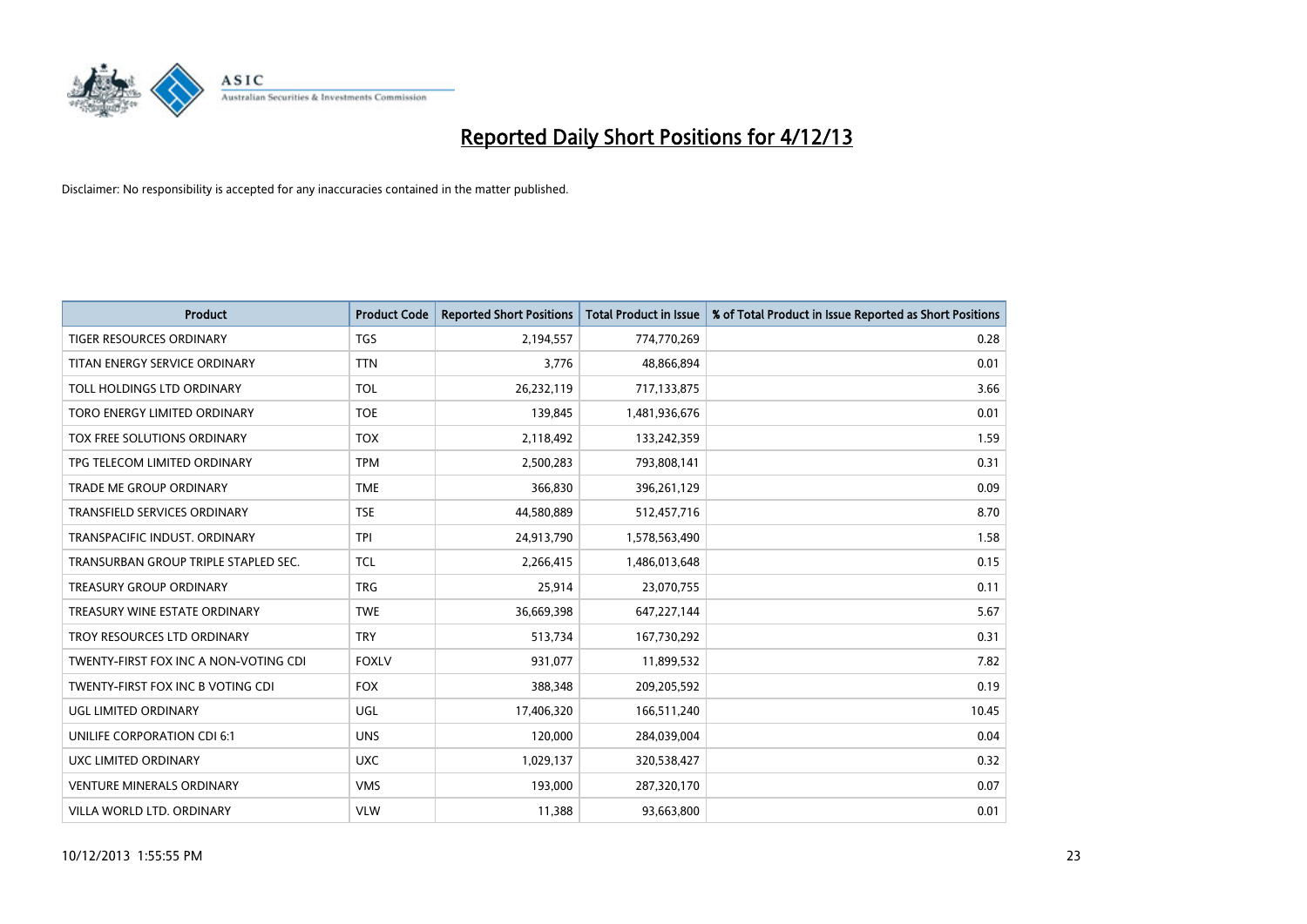

| <b>Product</b>                         | <b>Product Code</b> | <b>Reported Short Positions</b> | <b>Total Product in Issue</b> | % of Total Product in Issue Reported as Short Positions |
|----------------------------------------|---------------------|---------------------------------|-------------------------------|---------------------------------------------------------|
| <b>VILLAGE ROADSHOW LTD ORDINARY</b>   | <b>VRL</b>          | 306,380                         | 159,486,203                   | 0.19                                                    |
| <b>VIRGIN AUS HLDG LTD ORDINARY</b>    | <b>VAH</b>          | 168,133,513                     | 3,330,437,000                 | 5.05                                                    |
| <b>VIRTUS HEALTH LTD ORDINARY</b>      | <b>VRT</b>          | 398,463                         | 79,536,601                    | 0.50                                                    |
| VISION EYE INSTITUTE ORDINARY          | VEI                 | 2,729,815                       | 160,759,740                   | 1.70                                                    |
| <b>VOCUS COMMS LTD ORDINARY</b>        | <b>VOC</b>          | 48,948                          | 80,779,125                    | 0.06                                                    |
| WARRNAMBOOL CHEESE ORDINARY            | <b>WCB</b>          | 129,682                         | 55,969,511                    | 0.23                                                    |
| <b>WATPAC LIMITED ORDINARY</b>         | <b>WTP</b>          | 190                             | 184,332,526                   | 0.00                                                    |
| WEBJET LIMITED ORDINARY                | <b>WEB</b>          | 1,737,549                       | 79,397,959                    | 2.19                                                    |
| <b>WELLCOM GROUP LTD ORDINARY</b>      | <b>WLL</b>          | 18                              | 39,052,001                    | 0.00                                                    |
| <b>WESFARMERS LIMITED ORDINARY</b>     | <b>WES</b>          | 35,699,553                      | 994,996,145                   | 3.59                                                    |
| WESFARMERS LIMITED PARTIALLY PROTECTED | <b>WESN</b>         | 232,491                         | 148,278,806                   | 0.16                                                    |
| <b>WESTERN AREAS LTD ORDINARY</b>      | <b>WSA</b>          | 21,495,221                      | 196,862,806                   | 10.92                                                   |
| WESTERN DESERT RES. ORDINARY           | <b>WDR</b>          | 1,536,851                       | 498,831,910                   | 0.31                                                    |
| WESTFIELD GROUP ORD/UNIT STAPLED SEC   | <b>WDC</b>          | 7,774,238                       | 2,113,501,814                 | 0.37                                                    |
| WESTFIELD RETAIL TST UNIT STAPLED      | <b>WRT</b>          | 31,460,966                      | 2,979,214,029                 | 1.06                                                    |
| <b>WESTPAC BANKING CORP ORDINARY</b>   | <b>WBC</b>          | 24,888,282                      | 3,109,048,309                 | 0.80                                                    |
| WHITE ENERGY COMPANY ORDINARY          | <b>WEC</b>          | 10,463                          | 322,974,494                   | 0.00                                                    |
| <b>WHITEHAVEN COAL ORDINARY</b>        | <b>WHC</b>          | 61,220,538                      | 1,025,692,710                 | 5.97                                                    |
| WIDE BAY AUST LTD ORDINARY             | <b>WBB</b>          | 12,837                          | 36,238,600                    | 0.04                                                    |
| WINDIMURRA VANADIUM ORDINARY           | <b>WVL</b>          | 20,461                          | 19,284,366                    | 0.11                                                    |